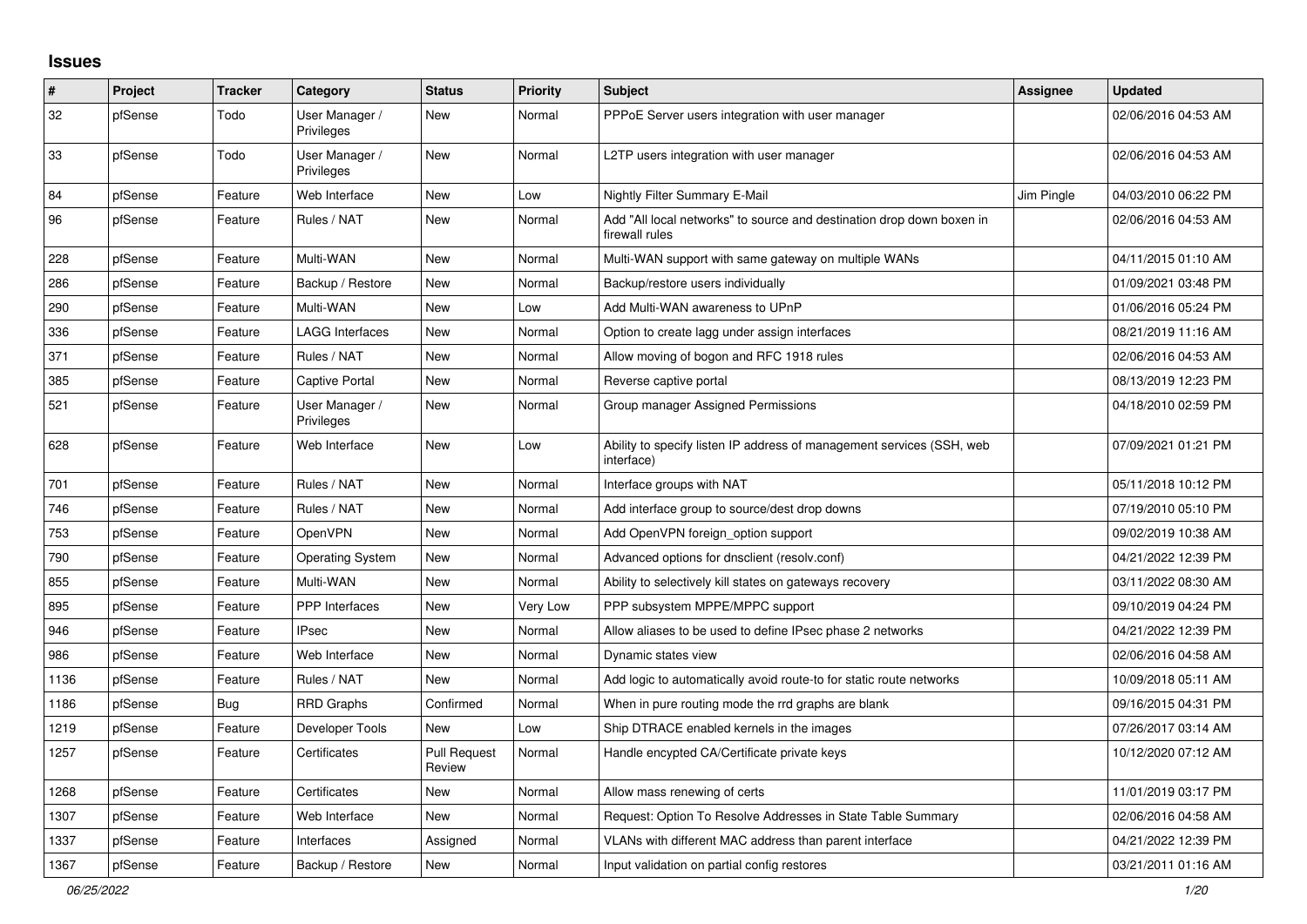| #    | Project             | <b>Tracker</b> | Category                            | <b>Status</b> | <b>Priority</b> | <b>Subject</b>                                                                                          | <b>Assignee</b>      | <b>Updated</b>      |
|------|---------------------|----------------|-------------------------------------|---------------|-----------------|---------------------------------------------------------------------------------------------------------|----------------------|---------------------|
| 1388 | pfSense             | Feature        | Multi-WAN                           | New           | Normal          | 3G outbound failover connection with auto dial-up and hang-up                                           |                      | 08/21/2019 11:27 AM |
| 1434 | pfSense             | Feature        | OpenVPN                             | New           | Normal          | Radius Accounting in OpenVPN                                                                            |                      | 05/04/2013 03:06 PM |
| 1506 | pfSense             | Feature        | <b>Notifications</b>                | New           | Normal          | Notifications should spool                                                                              |                      | 05/05/2011 12:58 PM |
| 1521 | pfSense             | Todo           | Routing                             | <b>New</b>    | Normal          | Investigate FreeBSD route metric support for future versions                                            |                      | 05/12/2011 11:28 AM |
| 1574 | pfSense             | Feature        | User Manager /<br>Privileges        | New           | Normal          | Password quality enforcment.                                                                            |                      | 02/06/2016 04:15 AM |
| 1620 | pfSense<br>Packages | <b>Bug</b>     | Squid                               | <b>New</b>    | Normal          | Can't use transparent proxy when using bridge.                                                          |                      | 10/07/2021 04:19 AM |
| 1656 | pfSense             | Feature        | Diagnostics                         | New           | Normal          | Teach pfctl to kill states by port number                                                               |                      | 08/21/2019 09:55 AM |
| 1667 | pfSense             | <b>Bug</b>     | L <sub>2</sub> TP                   | <b>New</b>    | Normal          | L2TP server does not respond properly from a CARP VIP                                                   |                      | 12/11/2021 07:43 PM |
| 1675 | pfSense             | Bug            | <b>Captive Portal</b>               | <b>New</b>    | Normal          | Captive portal logout problems with pop-up blockers.                                                    | <b>Jared Dillard</b> | 03/28/2016 01:37 PM |
| 1683 | pfSense             | Feature        | Rules / NAT                         | New           | Normal          | PF scrub min-ttl option                                                                                 |                      | 09/23/2020 01:52 AM |
| 1738 | pfSense             | <b>Bug</b>     | Backup / Restore                    | New           | Very Low        | Restore fails when username in backup is not matching                                                   |                      | 12/11/2021 07:51 PM |
| 1813 | pfSense             | <b>Bug</b>     | Rules / NAT                         | Confirmed     | Normal          | Static routes on WAN interfaces overridden by route-to for<br>firewall-initiated traffic                |                      | 11/09/2016 02:06 PM |
| 1819 | pfSense             | Bug            | <b>DNS Resolver</b>                 | New           | Normal          | DNS Resolver Not Registering DHCP Server Specified Domain Name                                          | Luiz Souza           | 04/28/2022 01:53 PM |
| 1826 | pfSense             | Feature        | <b>PPPoE Server</b>                 | New           | Normal          | PPPoE server IPv6 support                                                                               |                      | 03/25/2022 04:25 PM |
| 1831 | pfSense             | Feature        | Captive Portal                      | New           | Normal          | Captive portal IPv6 support                                                                             | Reid<br>Linnemann    | 05/25/2022 07:57 AM |
| 1833 | pfSense             | Feature        | PPTP                                | <b>New</b>    | Normal          | PPTP type WAN IPv6 support                                                                              |                      | 08/20/2019 10:12 AM |
| 1848 | pfSense             | Bug            | <b>Traffic Shaper</b><br>(Limiters) | Confirmed     | Normal          | Limiters after policy routing has taken place do not behave correctly                                   |                      | 10/25/2014 09:18 PM |
| 1849 | pfSense             | <b>Bug</b>     | <b>Traffic Shaper</b><br>(ALTQ)     | New           | Normal          | Traffic shaper - By Queue view needs to show/use friendly inerface<br>names                             |                      | 01/10/2022 08:10 AM |
| 1883 | pfSense             | Feature        | <b>Traffic Shaper</b><br>(Limiters) | New           | Normal          | Diag > Limiter Info presentation enhancement                                                            |                      | 08/20/2019 03:46 PM |
| 1890 | pfSense             | <b>Bug</b>     | Translations                        | <b>New</b>    | Normal          | No gettext support in console scripts                                                                   |                      | 08/13/2019 12:24 PM |
| 1924 | pfSense             | Feature        | <b>Captive Portal</b>               | New           | Normal          | Ability of CP's allowed IP addresses to use aliases                                                     |                      | 07/26/2018 04:28 AM |
| 1935 | pfSense             | Feature        | Rules / NAT                         | New           | Normal          | Allow rule with max-src-conn-* options to make conditional use of<br>'overload <virusprot>"</virusprot> |                      | 10/07/2011 09:31 AM |
| 1937 | pfSense             | Feature        | Rules / NAT                         | New           | Normal          | Support for rule groupings                                                                              |                      | 08/20/2019 12:42 PM |
| 1940 | pfSense             | Todo           | Logging                             | New           | Normal          | Integrate rSyslogd                                                                                      |                      | 07/06/2018 02:11 PM |
| 1947 | pfSense             | Feature        | Rules / NAT                         | New           | Normal          | Option to kill all states when creating a block rule                                                    |                      | 08/20/2019 01:09 PM |
| 1979 | pfSense             | Feature        | Aliases / Tables                    | New           | Normal          | Add some default read-only system aliases                                                               | Jim Pingle           | 08/21/2019 11:01 AM |
| 2024 | pfSense             | Feature        | Package System                      | New           | Normal          | RRD Graphs for packages                                                                                 |                      | 08/13/2019 12:24 PM |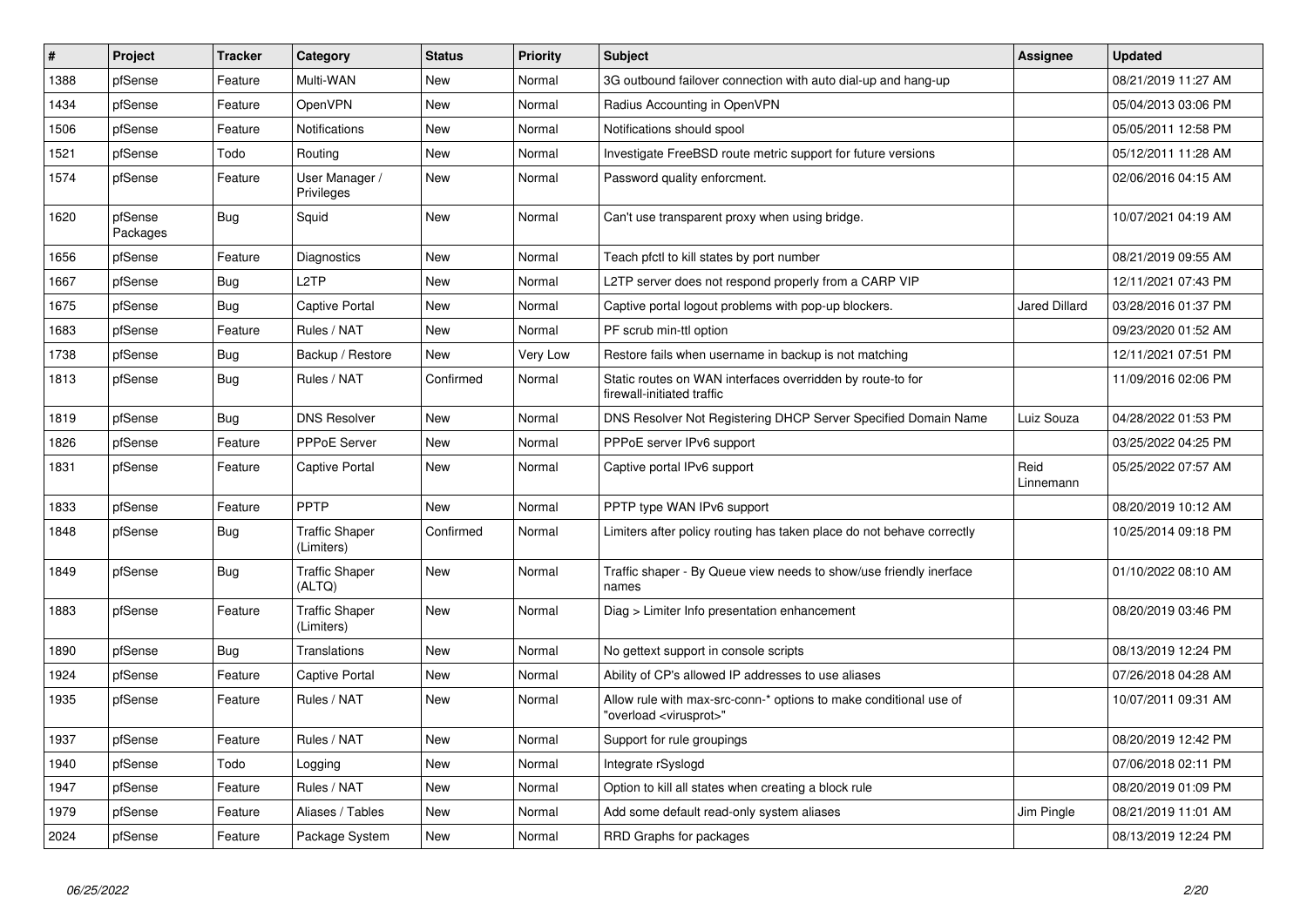| $\sharp$ | Project | <b>Tracker</b> | Category                        | <b>Status</b>                 | <b>Priority</b> | Subject                                                                                                                            | Assignee      | <b>Updated</b>      |
|----------|---------|----------------|---------------------------------|-------------------------------|-----------------|------------------------------------------------------------------------------------------------------------------------------------|---------------|---------------------|
| 2025     | pfSense | Feature        | <b>Captive Portal</b>           | New                           | Normal          | Captive Portal: Easy accessible Logout page instead of Logout pop-up<br>window                                                     |               | 02/06/2016 04:59 AM |
| 2042     | pfSense | <b>Bug</b>     | <b>NAT Reflection</b>           | Confirmed                     | Low             | NAT reflection doesn't apply to self-initiated traffic                                                                             |               | 01/21/2021 10:38 PM |
| 2049     | pfSense | Feature        | Rules / NAT                     | New                           | Normal          | Show Auto Generated Rules and Use them to turn features on/off when<br>applicable                                                  |               | 08/20/2019 03:37 PM |
| 2099     | pfSense | Todo           | CARP                            | New                           | Normal          | Remove "queue" from CARP traffic                                                                                                   |               | 01/19/2012 10:59 AM |
| 2117     | pfSense | Feature        | <b>Operating System</b>         | New                           | Normal          | 6RD support for ISPs like Swisscom                                                                                                 |               | 08/22/2014 10:40 AM |
| 2138     | pfSense | <b>Bug</b>     | <b>RRD Graphs</b>               | New                           | Normal          | RRD Wireless graph broken in BSS mode                                                                                              |               | 02/06/2016 04:59 AM |
| 2218     | pfSense | Feature        | CARP                            | New                           | Normal          | Ability to delay CARP master status at boot time                                                                                   |               | 03/03/2021 11:57 AM |
| 2234     | pfSense | Bug            | Web Interface                   | Confirmed                     | Low             | Status: Traffic Graph - only shows interface's subnet                                                                              |               | 01/15/2022 08:33 PM |
| 2276     | pfSense | Feature        | Certificates                    | New                           | Normal          | Remote CRL fetch support                                                                                                           |               | 02/06/2016 04:14 AM |
| 2308     | pfSense | Bug            | <b>Traffic Shaper</b><br>(ALTQ) | New                           | Normal          | HFSC WebUI doesn't check for "Bandwidth" setting                                                                                   |               | 12/04/2012 07:12 PM |
| 2315     | pfSense | Feature        | <b>Traffic Shaper</b><br>(ALTQ) | New                           | Normal          | Traffic Shaper - Adaptive Bandwidth Management                                                                                     |               | 02/06/2016 05:07 AM |
| 2323     | pfSense | Feature        | DHCP (IPv4)                     | New                           | Low             | GUI doesn't allow to configure DHCP server to serve IP addresses<br>belonging to subnets wich are not associated with an interface |               | 08/19/2019 10:27 AM |
| 2335     | pfSense | <b>Bug</b>     | <b>Operating System</b>         | <b>New</b>                    | Normal          | IGMPProxy and CARP Results in System Instability Upon Reboot                                                                       |               | 07/19/2014 10:25 PM |
| 2357     | pfSense | Feature        | Interfaces                      | New                           | Low             | <b>Support Dual Stack Lite</b>                                                                                                     |               | 05/13/2014 09:39 PM |
| 2358     | pfSense | Feature        | Rules / NAT                     | New                           | Normal          | NAT64 Support                                                                                                                      |               | 04/16/2022 06:52 PM |
| 2367     | pfSense | <b>Bug</b>     | Rules / NAT                     | <b>New</b>                    | Normal          | display negate rules in firewall_rules.php and evaluate when added                                                                 |               | 05/07/2012 06:11 PM |
| 2386     | pfSense | Feature        | Interfaces                      | <b>Pull Request</b><br>Review | Normal          | Bridge member that is not an assigned interface                                                                                    | Viktor Gurov  | 12/02/2020 06:01 AM |
| 2410     | pfSense | Feature        | <b>DNS Forwarder</b>            | New                           | Normal          | Support name based aliasing via CNAMEs or some other mechanism.                                                                    |               | 12/11/2012 09:56 PM |
| 2443     | pfSense | Feature        | PPP Interfaces                  | New                           | Normal          | Automatically start 3G usb interfaces upon plugin                                                                                  |               | 05/20/2012 05:37 PM |
| 2479     | pfSense | Feature        | Dashboard                       | New                           | Normal          | Allow reordering of the traffic graphs on the dashboard                                                                            |               | 06/08/2012 04:13 PM |
| 2504     | pfSense | Feature        | <b>LAGG Interfaces</b>          | New                           | Normal          | lagg enhancements                                                                                                                  |               | 01/08/2021 12:17 PM |
| 2545     | pfSense | Feature        | <b>Captive Portal</b>           | New                           | Low             | CaptivePortal: Custom "Re-authenticate every x minutes"                                                                            |               | 07/08/2012 05:21 PM |
| 2573     | pfSense | Feature        | <b>Captive Portal</b>           | New                           | Normal          | Captive Portal support of RADIUS POD (Packet of Disconnect)                                                                        |               | 10/17/2016 03:14 AM |
| 2593     | pfSense | Feature        | <b>XMLRPC</b>                   | New                           | Normal          | sync NTPD, SNMP config between HA members                                                                                          |               | 01/14/2015 09:04 AM |
| 2676     | pfSense | Feature        | Rules / NAT                     | New                           | Normal          | Reply-to option in firewall rule                                                                                                   |               | 05/05/2017 03:15 PM |
| 2693     | pfSense | Feature        | Console Menu                    | New                           | Normal          | Allow mapping mapping non-physical interfaces via console                                                                          | Mathieu Simon | 11/27/2012 03:00 PM |
| 2771     | pfSense | Feature        | Rules / NAT                     | New                           | Normal          | Add packet tracing simulator                                                                                                       |               | 08/13/2019 12:24 PM |
| 2774     | pfSense | Feature        | DHCP (IPv4)                     | New                           | Normal          | Extend DHCP Pools code to allow using different subnets                                                                            |               | 08/19/2019 10:27 AM |
| 2963     | pfSense | Feature        | <b>Captive Portal</b>           | New                           | Normal          | Captive Portal MAC authentication request                                                                                          |               | 08/22/2017 09:09 PM |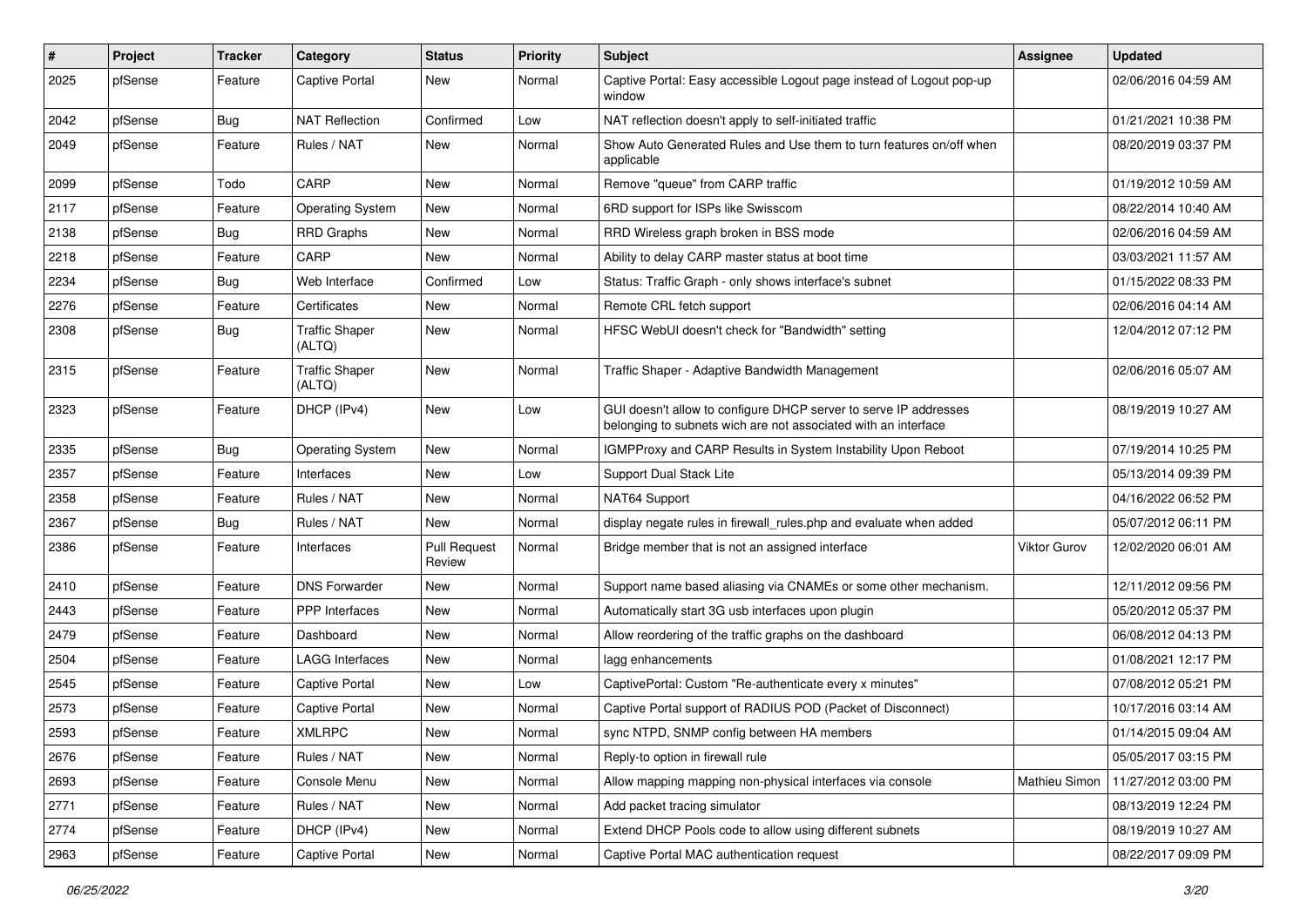| $\pmb{\sharp}$ | Project             | <b>Tracker</b> | Category                                 | <b>Status</b> | <b>Priority</b> | <b>Subject</b>                                                                               | Assignee            | <b>Updated</b>      |
|----------------|---------------------|----------------|------------------------------------------|---------------|-----------------|----------------------------------------------------------------------------------------------|---------------------|---------------------|
| 2965           | pfSense             | Feature        | Rules / NAT                              | New           | Normal          | Mac Firewalling                                                                              |                     | 04/24/2013 12:02 PM |
| 2983           | pfSense             | Feature        | DHCP (IPv4)                              | <b>New</b>    | Normal          | DHCPD: Add vendor-class-identifier and MAC-OIDs                                              |                     | 05/29/2020 09:24 PM |
| 3053           | pfSense             | Feature        | <b>Captive Portal</b>                    | New           | Normal          | Automatically add DHCP static addresses to CP passthru-mac                                   |                     | 06/21/2013 11:54 AM |
| 3087           | pfSense             | Feature        | Web Interface                            | <b>New</b>    | Normal          | Setup Wizard does not include IPv6 options for interfaces                                    |                     | 07/10/2013 06:19 PM |
| 3115           | pfSense             | Feature        | Multi-WAN                                | New           | Normal          | Traffic shaping for multi WAN                                                                |                     | 12/07/2015 02:20 PM |
| 3132           | pfSense             | <b>Bug</b>     | Gateway Monitoring                       | In Progress   | Normal          | Gateway events for IPv6 affect IPv4 services and vice versa                                  | <b>Viktor Gurov</b> | 05/10/2022 03:10 PM |
| 3162           | pfSense             | Feature        | <b>PPP</b> Interfaces                    | New           | Low             | <b>MLPPP Status of connections</b>                                                           |                     | 08/20/2019 10:20 AM |
| 3185           | pfSense             | Feature        | DHCP (IPv6)                              | New           | Normal          | Accommodate a DHCPv6 failover-like mechanism                                                 |                     | 11/24/2017 10:44 AM |
| 3288           | pfSense             | Feature        | Rules / NAT                              | New           | Normal          | Macros for Interface Networks on Outbound NAT rule Source drop-down                          |                     | 08/21/2019 11:02 AM |
| 3312           | pfSense             | Bug            | <b>IPsec</b>                             | <b>New</b>    | Normal          | Gateway on IPsec rules is not functional in pf                                               |                     | 01/28/2020 10:09 PM |
| 3326           | pfSense             | Bug            | <b>PPP</b> Interfaces                    | New           | Normal          | IPv6 only PPPoE connection                                                                   |                     | 11/18/2013 09:37 AM |
| 3358           | pfSense             | <b>Bug</b>     | Package System                           | New           | Normal          | new version of <include_file> is not required during reinstall_all</include_file>            |                     | 12/26/2014 12:13 PM |
| 3377           | pfSense             | Feature        | Captive Portal                           | New           | Normal          | OAuth2 authentication in captive portal                                                      | Jim Thompson        | 10/19/2020 09:13 AM |
| 3382           | pfSense             | <b>Bug</b>     | <b>IGMP Proxy</b>                        | New           | Normal          | IGMPPROXY fails with more than 32 interfaces                                                 |                     | 07/12/2016 11:01 PM |
| 3387           | pfSense             | Feature        | Aliases / Tables                         | New           | Normal          | process_alias_urltable Frequency                                                             |                     | 08/21/2019 11:01 AM |
| 3404           | pfSense             | <b>Bug</b>     | DHCP (IPv4)                              | New           | Normal          | DHCP Server Fails to Start on Interfaces that are Slow to Come Online<br>During Boot         |                     | 02/11/2014 05:09 PM |
| 3411           | pfSense             | <b>Bug</b>     | Dashboard                                | New           | Low             | Interfaces and statistics dashboard widgets very slow with large numbers<br>of interfaces    |                     | 01/24/2014 02:09 AM |
| 3424           | pfSense<br>Packages | Feature        | New Package<br>Request                   | <b>New</b>    | Normal          | <b>SCEP</b> server                                                                           |                     | 08/13/2019 10:02 AM |
| 3465           | pfSense             | <b>Bug</b>     | <b>Traffic Shaper</b><br>(ALTQ)          | New           | Normal          | Editing Traffic Shaper queues causes status_queues.php error                                 |                     | 02/19/2014 01:53 AM |
| 3534           | pfSense             | Feature        | DHCP (IPv4)                              | New           | Normal          | DDNS using arbitrary zone primary                                                            |                     | 07/08/2014 11:40 AM |
| 3552           | pfSense             | Feature        | <b>PPP</b> Interfaces                    | New           | Normal          | Allow configuring link keep-alive value in PPP                                               |                     | 05/14/2014 10:26 AM |
| 3623           | pfSense             | Feature        | Package System                           | <b>New</b>    | Normal          | Allow each package to choose if it is restarted on interface events                          |                     | 04/26/2014 01:00 PM |
| 3652           | pfSense             | Feature        | OpenVPN                                  | New           | Normal          | OpenVPN - Dynamic IPv6 Tunnel Network                                                        |                     | 03/20/2019 09:50 AM |
| 3696           | pfSense             | Feature        | Backup / Restore                         | <b>New</b>    | Normal          | Multiple items backup/restore                                                                |                     | 06/06/2014 02:33 PM |
| 3697           | pfSense             | Feature        | Backup / Restore                         | New           | Normal          | New backup/restore area: Certificates                                                        |                     | 03/11/2017 11:30 AM |
| 3706           | pfSense             | <b>Bug</b>     | User Manager /<br>Privileges             | New           | Normal          | Permission order affects default page on limited accounts, but can't<br>reorder              |                     | 02/06/2016 04:10 AM |
| 3718           | pfSense             | Feature        | IPv6 Router<br>Advertisements<br>(RADVD) | New           | Normal          | radvd - enhancement proposal: ability to advertise routes and some fixes<br>patches attached |                     | 03/22/2020 02:59 PM |
| 3771           | pfSense             | <b>Bug</b>     | DHCP (IPv4)                              | New           | Normal          | Webinterface and dhcpdcrashes with 500+ static leases                                        |                     | 08/21/2019 09:26 AM |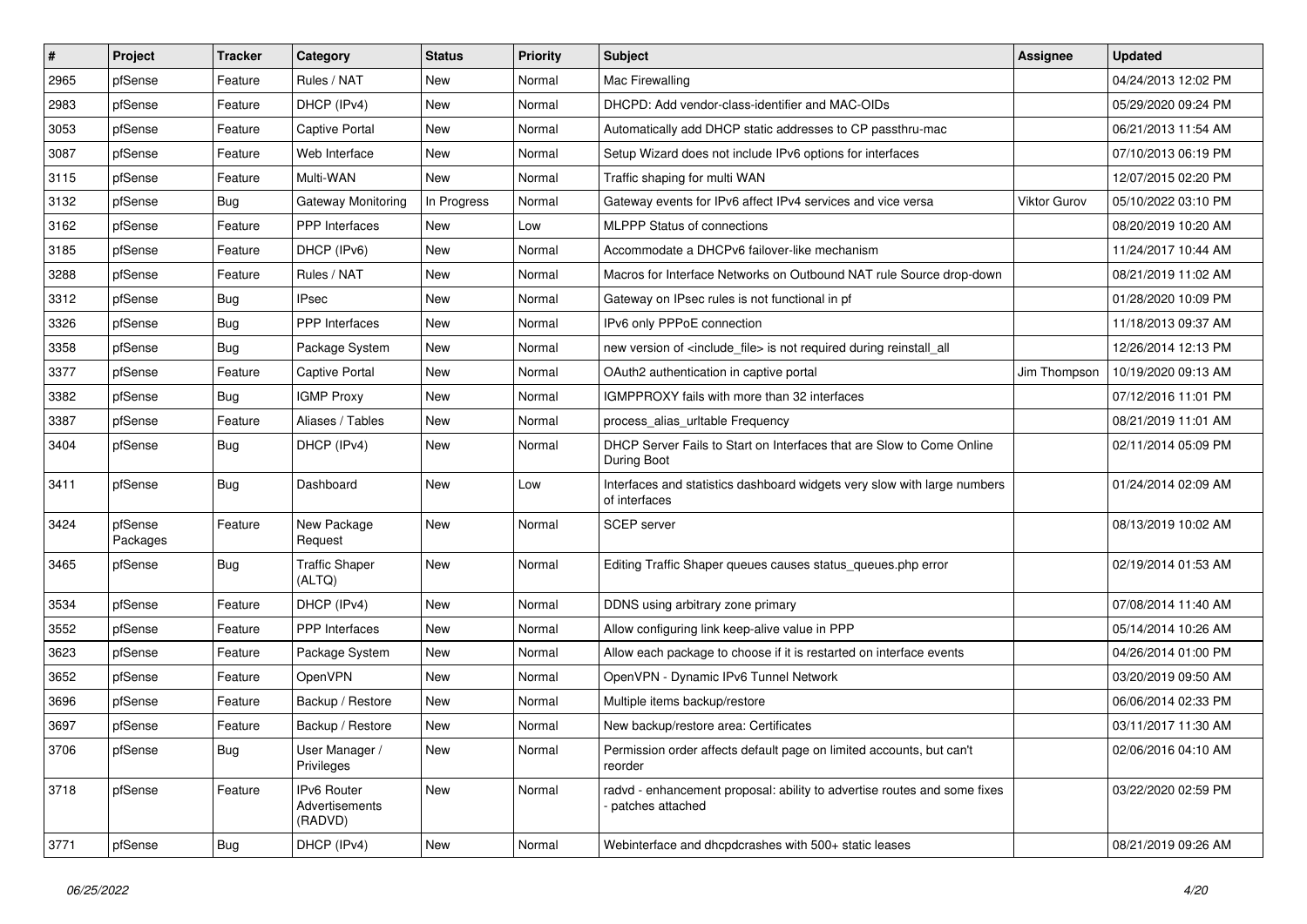| #    | Project             | <b>Tracker</b> | Category                            | <b>Status</b> | Priority | <b>Subject</b>                                                                        | <b>Assignee</b> | <b>Updated</b>      |
|------|---------------------|----------------|-------------------------------------|---------------|----------|---------------------------------------------------------------------------------------|-----------------|---------------------|
| 3793 | pfSense             | Feature        | Rules / NAT                         | New           | Normal   | Enable external authentication support for rules                                      |                 | 08/05/2014 01:09 PM |
| 3796 | pfSense             | <b>Bug</b>     | Diagnostics                         | Confirmed     | Normal   | States summary fails and is very slow with large state tables                         |                 | 12/11/2021 08:03 PM |
| 3824 | pfSense             | <b>Bug</b>     | <b>Traffic Shaper</b><br>(Limiters) | Confirmed     | Normal   | Limiters on bridge break traffic outside locally-configured IP subnets                | Luiz Souza      | 11/03/2016 07:16 PM |
| 3859 | pfSense             | Feature        | Gateway Monitoring                  | New           | Low      | Make it possible to set the source IP address for gateway monitoring                  |                 | 11/06/2016 10:12 PM |
| 3862 | pfSense             | Feature        | <b>IGMP Proxy</b>                   | New           | Normal   | Allow configuration of IGMP proxy's 'quickleave' parameter from the web<br>interface  |                 | 04/05/2016 03:24 AM |
| 3882 | pfSense             | Feature        | Web Interface                       | <b>New</b>    | Normal   | Add OUI database to the base system, remove dependency on nmap                        |                 | 03/08/2018 06:44 PM |
| 3889 | pfSense             | <b>Bug</b>     | <b>XML Parser</b>                   | Confirmed     | Low      | Non relevant changes in config.xml                                                    |                 | 08/13/2019 12:23 PM |
| 3895 | pfSense             | Feature        | Configuration<br>Backend            | New           | Normal   | Timeout for "Apply change"                                                            |                 | 01/25/2021 08:07 AM |
| 3899 | pfSense             | Feature        | Web Interface                       | New           | Normal   | Add feature to allow reordering of <package> items in config.xml</package>            |                 | 09/27/2014 04:40 PM |
| 3943 | pfSense             | Feature        | Operating System                    | New           | Low      | pf - divert-reply not implemented (usefull for haproxy)                               |                 | 10/16/2014 06:42 PM |
| 3962 | pfSense<br>Packages | <b>Bug</b>     | ladvd                               | Confirmed     | Normal   | LADVD interface handling issues with lagg and bridge                                  |                 | 12/05/2016 01:59 PM |
| 4010 | pfSense             | Feature        | <b>OpenVPN</b>                      | <b>New</b>    | Normal   | OpenVPN always loads engines available on openssl                                     |                 | 07/08/2016 10:29 PM |
| 4061 | pfSense             | <b>Bug</b>     | DHCP (IPv4)                         | Confirmed     | Normal   | dhcpd doesn't send client-hostname to peer, breaking DHCP lease<br>registrations w/HA |                 | 02/24/2017 08:58 PM |
| 4088 | pfSense<br>Packages | <b>Bug</b>     | squidguard                          | Feedback      | Normal   | Buggy squidgurd config file is created                                                | Viktor Gurov    | 01/28/2021 10:01 AM |
| 4098 | pfSense             | Feature        | Authentication                      | New           | Normal   | Add option to force a password change on login                                        |                 | 08/21/2019 10:31 AM |
| 4128 | pfSense             | Feature        | <b>Notifications</b>                | <b>New</b>    | Normal   | Email notification webgui configuration                                               |                 | 11/18/2021 12:48 PM |
| 4154 | pfSense             | Bug            | User Manager /<br>Privileges        | Confirmed     | Normal   | RADIUS authentication not working over IPv6                                           |                 | 04/21/2022 12:39 PM |
| 4165 | pfSense             | Feature        | Rules / NAT                         | New           | Low      | Allow for security zones when defining interfaces and firewall rules.                 |                 | 02/06/2016 04:35 AM |
| 4195 | pfSense             | Feature        | Aliases / Tables                    | New           | Low      | Aliases: sections                                                                     |                 | 08/21/2019 11:01 AM |
| 4234 | pfSense             | Feature        | <b>IPsec</b>                        | Assigned      | Low      | allow for strict user <> cn validation of mobile ipsec users when using<br>rsa+xauth  |                 | 01/24/2017 06:11 AM |
| 4242 | pfSense             | Feature        | Authentication                      | New           | Normal   | Two Factor or OTP Authentication for Admin Interface                                  |                 | 01/04/2022 12:07 PM |
| 4265 | pfSense             | Feature        | UPnP/NAT-PMP                        | New           | Normal   | UPNP allow use of alias and schedule                                                  |                 | 08/20/2019 02:57 PM |
| 4292 | pfSense             | Feature        | <b>RRD Graphs</b>                   | New           | Normal   | Show 95th Percentile for IPv6 Traffic in RRD Graphs                                   |                 | 01/25/2015 02:24 PM |
| 4298 | pfSense             | <b>Bug</b>     | <b>SNMP</b>                         | Assigned      | Very Low | Excessive errors from snmpd                                                           | Luiz Souza      | 09/13/2020 08:21 AM |
| 4345 | pfSense             | <b>Bug</b>     | <b>Operating System</b>             | Confirmed     | Normal   | Traffic Shaping doesn't work with Xen netfront driver                                 |                 | 12/31/2021 05:30 PM |
| 4374 | pfSense             | Feature        | Notifications                       | New           | Low      | Add timestamps to notification e-mails                                                |                 | 02/05/2015 12:43 AM |
| 4405 | pfSense             | Feature        | <b>Traffic Shaper</b><br>(ALTQ)     | In Progress   | Normal   | Traffic shaping doesn't work when applied to a bridge interface                       | Luiz Souza      | 02/09/2021 12:05 PM |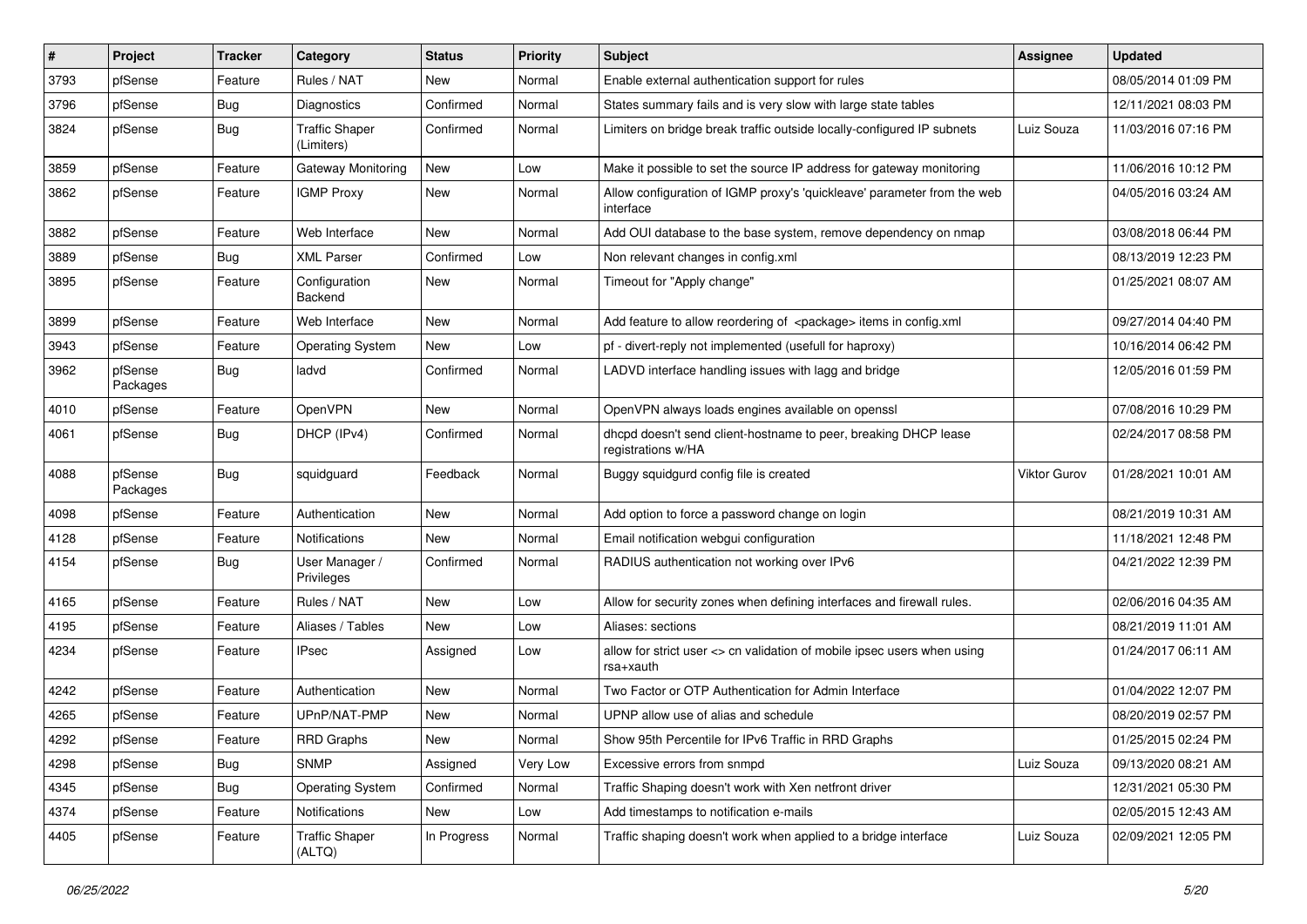| $\#$ | Project             | <b>Tracker</b> | Category                                 | <b>Status</b> | <b>Priority</b> | Subject                                                                                                         | <b>Assignee</b>      | <b>Updated</b>      |
|------|---------------------|----------------|------------------------------------------|---------------|-----------------|-----------------------------------------------------------------------------------------------------------------|----------------------|---------------------|
| 4406 | pfSense             | Bug            | <b>Operating System</b>                  | Confirmed     | Normal          | ALTQ problems with wireless cloned interfaces                                                                   | Luiz Souza           | 11/19/2015 12:06 AM |
| 4428 | pfSense             | Bug            | Interfaces                               | Confirmed     | Normal          | Setting media option on em(4) leads to infinite link cycling                                                    |                      | 07/06/2016 12:45 AM |
| 4451 | pfSense             | Bug            | DHCP (IPv4)                              | New           | Low             | Status DHCP Leases shows double entries for static entries without IP<br>address                                | <b>Phillip Davis</b> | 05/21/2022 04:55 PM |
| 4456 | pfSense             | Feature        | Diagnostics                              | <b>New</b>    | Normal          | Packet capture additional filtering options                                                                     |                      | 08/20/2019 03:30 PM |
| 4467 | pfSense             | <b>Bug</b>     | <b>Traffic Shaper</b><br>(ALTQ)          | New           | Normal          | Traffic Graphs shows wrong throughput when traffic shaping enabled                                              |                      | 02/23/2015 05:31 PM |
| 4470 | pfSense             | Feature        | IPv6 Router<br>Advertisements<br>(RADVD) | <b>New</b>    | Normal          | RA page in GUI                                                                                                  |                      | 08/20/2019 12:20 PM |
| 4472 | pfSense             | Feature        | Build / Release                          | New           | Normal          | Cryptographically sign every (sub-)release                                                                      |                      | 08/13/2019 12:53 PM |
| 4474 | pfSense             | <b>Bug</b>     | Package System                           | Confirmed     | Normal          | IP address change triggers reload of all packages                                                               |                      | 02/13/2017 07:21 AM |
| 4479 | pfSense             | <b>Bug</b>     | <b>Operating System</b>                  | New           | Normal          | Firewall rules won't match GRE interface after applying IPSEC transport<br>encryption on GRE tunnel             | Luiz Souza           | 08/20/2021 08:46 AM |
| 4499 | pfSense             | Feature        | <b>LAGG Interfaces</b>                   | New           | Normal          | pfSense LAGG interfaces; unable to set speed and duplex for member<br>interfaces.                               |                      | 08/21/2019 11:16 AM |
| 4500 | pfSense             | <b>Bug</b>     | UPnP/NAT-PMP                             | Confirmed     | Normal          | Some miniupnp port mappings are not displayed in the Status page                                                |                      | 04/25/2022 12:49 PM |
| 4501 | pfSense             | Feature        | Notifications                            | New           | Normal          | Allow email report to send multiple destination                                                                 |                      | 02/06/2016 04:07 AM |
| 4503 | pfSense<br>Packages | Feature        | New Package<br>Request                   | New           | Normal          | GNUGateKeeper H.323 Proxy Package                                                                               |                      | 08/27/2019 02:54 AM |
| 4506 | pfSense<br>Packages | Feature        | FreeRADIUS                               | <b>New</b>    | Normal          | FreeRADIUS groups/hunt groups                                                                                   |                      | 03/10/2015 08:51 PM |
| 4591 | pfSense             | Feature        | <b>IPsec</b>                             | New           | Normal          | IPSec Failover Support for IP Addresses instead of Dynamic DNS /<br>Failover Group                              |                      | 09/04/2020 12:17 AM |
| 4604 | pfSense             | <b>Bug</b>     | <b>NTPD</b>                              | New           | Normal          | NTP time server entries may or may not work, depending upon interfaces<br>selected when configuring NTP service |                      | 12/11/2021 07:59 PM |
| 4628 | pfSense             | Feature        | Web Interface                            | <b>New</b>    | Normal          | Add GUI to manage loader tunables (e.g. loader.conf.local)                                                      |                      | 09/16/2015 04:28 PM |
| 4632 | pfSense             | Feature        | <b>Operating System</b>                  | New           | Normal          | Support for Multipath TCP (MPTCP)                                                                               | Jim Thompson         | 03/01/2022 05:39 AM |
| 4646 | pfSense             | Feature        | Dashboard                                | New           | Normal          | Recover valuable vertical screen real estate in dashboard                                                       |                      | 04/20/2015 07:46 PM |
| 4680 | pfSense             | <b>Bug</b>     | <b>DHCP Relay</b>                        | New           | Normal          | DHCP relay does not work with DHCP server on other end of OpenVPN<br>tunnel                                     |                      | 05/05/2015 06:55 PM |
| 4681 | pfSense             | Feature        | Backup / Restore                         | New           | Normal          | AutoConfigBackup make a way to easily download a saved backup                                                   |                      | 08/16/2019 12:46 PM |
| 4688 | pfSense             | Feature        | IPsec                                    | New           | Normal          | Missing TFC Traffic Flow Confidentiality support                                                                |                      | 11/15/2021 12:27 PM |
| 4707 | pfSense             | Feature        | Rules / NAT                              | New           | Normal          | Can't override block port 0 rules in filter.inc                                                                 |                      | 08/13/2019 12:53 PM |
| 4724 | pfSense             | Feature        | Captive Portal                           | New           | Low             | Captive Portal Status Add Client Hostname                                                                       |                      | 05/22/2015 08:38 AM |
| 4740 | pfSense             | <b>Bug</b>     | Wireless                                 | New           | Normal          | Intel wireless kernel panic in infrastructure mode with WPA                                                     |                      | 11/13/2020 08:38 AM |
| 4776 | pfSense             | Feature        | Wireless                                 | New           | Normal          | Add 802.1x dynamic vlan support                                                                                 |                      | 10/02/2020 07:42 AM |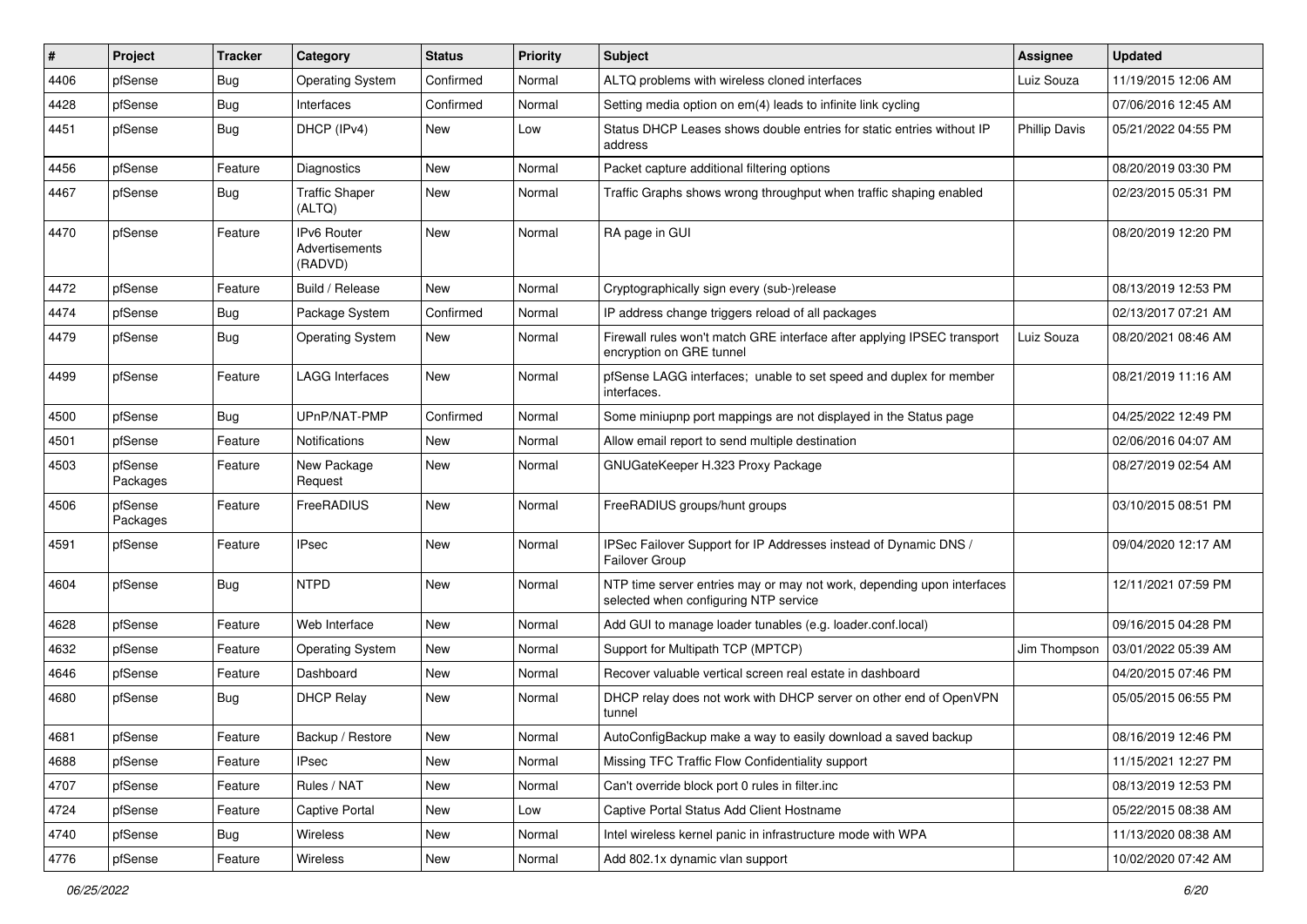| $\vert$ # | Project             | <b>Tracker</b> | Category            | <b>Status</b> | <b>Priority</b> | <b>Subject</b>                                                                                          | <b>Assignee</b>      | <b>Updated</b>      |
|-----------|---------------------|----------------|---------------------|---------------|-----------------|---------------------------------------------------------------------------------------------------------|----------------------|---------------------|
| 4796      | pfSense             | Feature        | Routing             | New           | Normal          | Support Multiple FIBs in pfSense                                                                        | Luiz Souza           | 09/22/2017 12:12 AM |
| 4798      | pfSense             | Feature        | <b>DNS Resolver</b> | New           | Normal          | Make host and domain overrides available to both DNS Resolver and<br><b>DNS Forwarder</b>               |                      | 06/29/2015 02:14 AM |
| 4845      | pfSense             | Bug            | CARP                | Confirmed     | High            | CARP preemption doesn't switch to backup where connectivity between<br>systems is lost but not NIC link |                      | 07/28/2015 07:55 AM |
| 4899      | pfSense             | Feature        | DHCP (IPv4)         | New           | Normal          | Additional BOOTP/DHCP Options should allow a force option                                               |                      | 01/02/2018 02:24 PM |
| 4914      | pfSense             | Feature        | Diagnostics         | <b>New</b>    | Low             | <b>Packet Capture Settings</b>                                                                          |                      | 08/20/2019 08:51 AM |
| 4928      | pfSense<br>Packages | Feature        | squidguard          | <b>New</b>    | Normal          | Surftool - New Package to turn squidquard groups(/acls) on or off                                       |                      | 08/13/2019 09:57 AM |
| 4989      | pfSense             | Feature        | <b>IPsec</b>        | <b>New</b>    | Normal          | Allow all valid strongswan remote gateway options in gui                                                |                      | 08/20/2015 02:57 PM |
| 4997      | pfSense             | Feature        | Rules / NAT         | New           | Normal          | Add setting option to choose default log action for new firewall rules                                  |                      | 08/20/2019 03:29 PM |
| 5074      | pfSense             | Feature        | Upgrade             | New           | Normal          | Standard release notes URLs to facilitate GUI viewing before upgrade                                    |                      | 04/21/2022 12:39 PM |
| 5075      | pfSense             | Bug            | Rules / NAT         | Confirmed     | Normal          | pf errors that don't return a line number on first line don't file notice                               |                      | 09/01/2015 06:42 PM |
| 5080      | pfSense             | Feature        | DHCP (IPv4)         | New           | Normal          | Settings tab under Services>DHCP Server                                                                 |                      | 08/13/2019 12:53 PM |
| 5091      | pfSense             | <b>Bug</b>     | Rules / NAT         | Confirmed     | Very Low        | In rule creation destination ports fields (from and to) are too small to read<br>ports aliases names    |                      | 01/07/2020 07:48 AM |
| 5174      | pfSense<br>Packages | Feature        | <b>NRPE</b>         | New           | Normal          | nrpe: check sensors doesnt work, missing Imsensors                                                      |                      | 11/15/2015 12:49 AM |
| 5253      | pfSense             | Bug            | PPP Interfaces      | <b>New</b>    | Normal          | 3gstats.php 100% CPU                                                                                    |                      | 01/08/2022 05:02 PM |
| 5306      | pfSense             | <b>Bug</b>     | Package System      | <b>New</b>    | Normal          | textarea fields should have linebreaks sanitized automatically on save                                  |                      | 03/03/2017 04:15 AM |
| 5307      | pfSense             | Feature        | <b>RRD Graphs</b>   | <b>New</b>    | Low             | Add logarithmic scale option to RRD graphs                                                              |                      | 10/14/2015 07:37 AM |
| 5331      | pfSense             | Feature        | <b>IPsec</b>        | New           | Normal          | IPSec table for tuning strongswan.conf                                                                  |                      | 05/05/2021 12:10 AM |
| 5355      | pfSense             | <b>Bug</b>     | IPsec               | New           | High            | on Dynamic WAN IP (DHCP Client) it takes 10 minutes before Phase1<br>reconnects                         |                      | 07/08/2016 10:29 PM |
| 5360      | pfSense             | Feature        | UPnP/NAT-PMP        | New           | Normal          | Add possibility to configure independent "UPnP & NAT-PMP" instances                                     |                      | 10/31/2015 04:25 AM |
| 5367      | pfSense             | <b>Bug</b>     | Web Interface       | New           | Normal          | Safari repeatedly tries to reload dashboard                                                             | <b>Jared Dillard</b> | 08/22/2016 11:08 AM |
| 5413      | pfSense             | <b>Bug</b>     | <b>DNS Resolver</b> | Confirmed     | High            | Incorrect Handling of Unbound Resolver [service restarts, cache loss,<br>DNS service interruption]      |                      | 06/19/2022 11:11 PM |
| 5445      | pfSense             | Todo           | Web Interface       | New           | Normal          | Improve banner for "background activity"                                                                |                      | 02/06/2016 04:43 AM |
| 5469      | pfSense             | Bug            | Package System      | Confirmed     | Low             | package.dtd XSD schema is a piece of pathetic, useless, unmaintained<br><b>J</b> unk                    |                      | 11/22/2015 06:26 AM |
| 5474      | pfSense             | Feature        | Interfaces          | New           | Normal          | Add 802.1x configuration to wired interfaces.                                                           |                      | 03/16/2016 04:32 PM |
| 5480      | pfSense             | Todo           | Web Interface       | New           | Low             | inconsistent display of default values in fields                                                        | Jared Dillard        | 03/01/2016 04:59 PM |
| 5510      | pfSense             | Feature        | Package System      | New           | Normal          | Need a simple way to enable/disable package-installed services                                          |                      | 04/21/2022 12:39 PM |
| 5525      | pfSense             | Feature        | OpenVPN             | New           | Normal          | Add static routes for OpenVPN client remote peer addresses when using<br>non-default WANs               |                      | 11/25/2015 08:44 AM |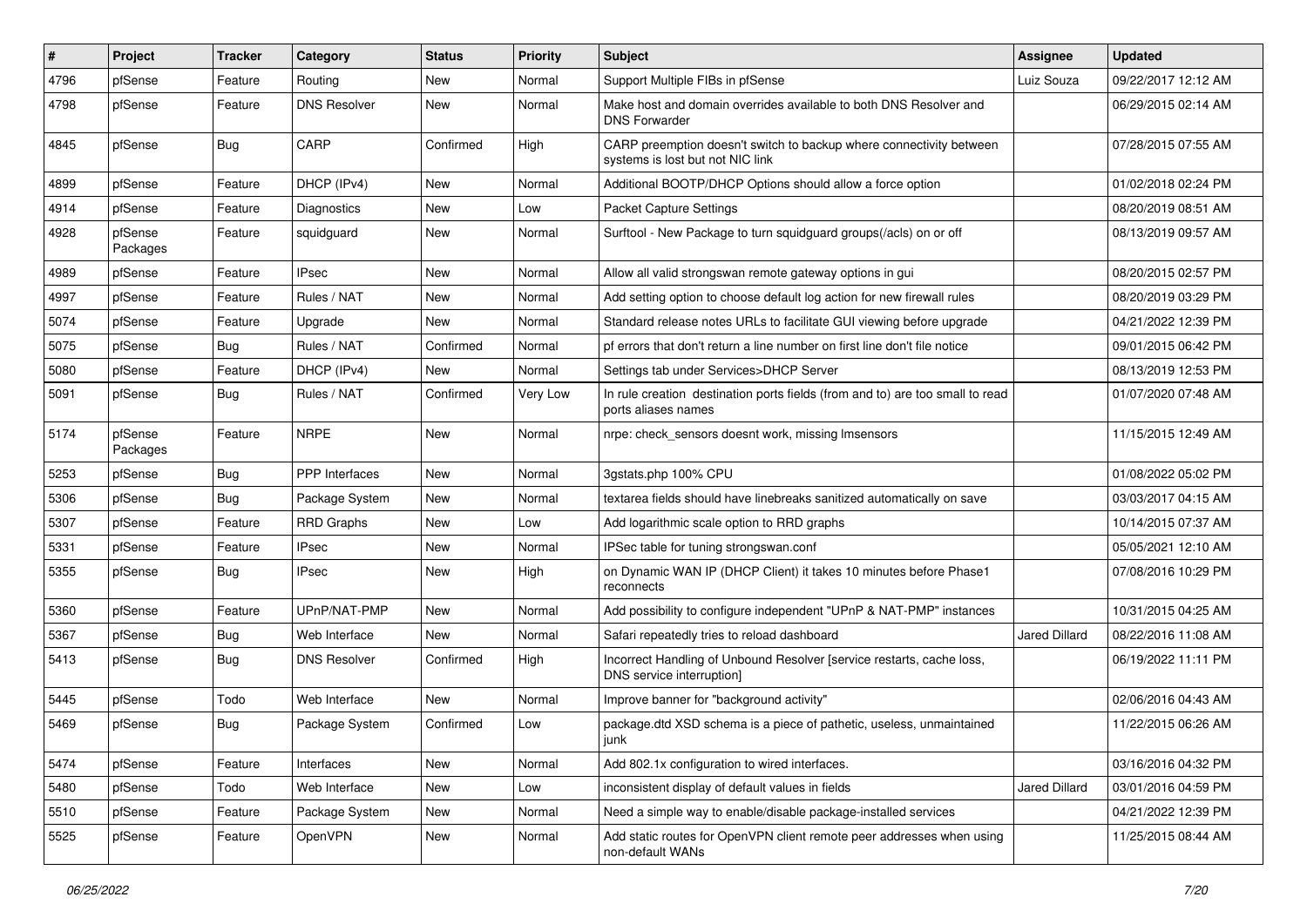| $\sharp$ | Project             | <b>Tracker</b> | Category                        | <b>Status</b> | <b>Priority</b> | Subject                                                                                                                | Assignee             | <b>Updated</b>      |
|----------|---------------------|----------------|---------------------------------|---------------|-----------------|------------------------------------------------------------------------------------------------------------------------|----------------------|---------------------|
| 5556     | pfSense             | Feature        | Diagnostics                     | New           | Normal          | No error when downloading non-existing file on Diagnostics/Execute                                                     |                      | 08/20/2019 03:43 PM |
| 5567     | pfSense             | Feature        | Dashboard                       | New           | Low             | CARP status widget does not update in real time                                                                        |                      | 08/20/2019 03:33 PM |
| 5616     | pfSense             | Feature        | Wireless                        | New           | Normal          | <b>Incorrect Wireless Channel</b>                                                                                      | Jim Thompson         | 10/09/2016 03:33 PM |
| 5619     | pfSense             | Feature        | <b>Operating System</b>         | New           | Normal          | Curl with ARES support                                                                                                 |                      | 08/13/2019 02:56 PM |
| 5629     | pfSense             | <b>Bug</b>     | <b>IPsec</b>                    | New           | Normal          | Allow for IPsec configuration using certs without a CA                                                                 |                      | 12/31/2021 05:21 PM |
| 5646     | pfSense<br>Packages | Feature        | Squid                           | New           | Normal          | Squid3 package Authentication Method: Kerberos/AD                                                                      |                      | 02/18/2019 05:34 PM |
| 5652     | pfSense             | Bug            | Authentication                  | <b>New</b>    | Normal          | Radius IETF Class Group Assignment - Incorrect Standard                                                                |                      | 08/13/2019 01:39 PM |
| 5658     | pfSense             | <b>Bug</b>     | <b>Captive Portal</b>           | Confirmed     | Low             | Files with the same name cannot be uploaded to multiple captive portal<br>zones                                        |                      | 12/18/2015 07:19 PM |
| 5735     | pfSense             | Feature        | Aliases / Tables                | New           | Very Low        | Automaticaly add DHCP leases to alias list or make it readable in<br>selected fields                                   |                      | 08/21/2019 11:01 AM |
| 5751     | pfSense<br>Packages | <b>Bug</b>     | squidguard                      | New           | Normal          | SquidGuard target categories not saved when long "Domain List" is<br>provided                                          |                      | 01/10/2016 08:55 AM |
| 5786     | pfSense             | <b>Bug</b>     | Web Interface                   | <b>New</b>    | Normal          | Check WebConfigurator port for conflicts                                                                               |                      | 04/21/2022 12:39 PM |
| 5791     | pfSense             | Bug            | Rules / NAT                     | Confirmed     | Normal          | tftp-proxy functionality is easilly broken by unrelated rules                                                          |                      | 07/10/2016 12:24 AM |
| 5813     | pfSense             | Feature        | <b>Traffic Shaper</b><br>(ALTQ) | New           | Normal          | Replacement of layer7 filter                                                                                           |                      | 02/18/2017 05:08 PM |
| 5825     | pfSense             | Feature        | Authentication                  | New           | Normal          | Allow EAP-RADIUS for authentication servers                                                                            |                      | 08/21/2019 10:32 AM |
| 5835     | pfSense             | Feature        | OpenVPN                         | New           | Very Low        | Improve OpenVPN client gateway detection in edge cases where the<br>remote does not send gateway information           |                      | 03/20/2016 12:29 AM |
| 5849     | pfSense             | <b>Bug</b>     | CARP                            | New           | Normal          | Routing fail on CARP IPsec                                                                                             |                      | 12/18/2021 04:41 PM |
| 5850     | pfSense             | Feature        | User Manager /<br>Privileges    | <b>New</b>    | Normal          | Limit "WebCfg - System: User Manager page" privilege to non-admins<br>and non-admin groups                             |                      | 02/19/2017 10:04 AM |
| 5887     | pfSense             | <b>Bug</b>     | Interfaces                      | Confirmed     | Normal          | hardware_offloading_applyflags sets/unsets most values when already<br>set correctly                                   |                      | 07/06/2016 03:31 PM |
| 5902     | pfSense             | Todo           | Configuration<br>Backend        | New           | Normal          | Use a common place for default values                                                                                  |                      | 08/13/2019 12:53 PM |
| 5922     | pfSense             | Feature        | <b>SNMP</b>                     | New           | Normal          | SNMP - enable SNMP v3 functionality                                                                                    | <b>Viktor Gurov</b>  | 03/02/2022 02:40 PM |
| 5950     | pfSense             | Feature        | DHCP (IPv6)                     | New           | Normal          | DHCPv6 Server support for PD of PD-obtained networks                                                                   |                      | 03/04/2016 03:04 AM |
| 6011     | pfSense             | Bug            | Web Interface                   | Confirmed     | Low             | IPv6 link local fails HTTP REFERER check                                                                               |                      | 09/04/2016 09:57 AM |
| 6022     | pfSense<br>Packages | Feature        | New Package<br>Request          | New           | Normal          | Consider MLVPN for bonded VPN                                                                                          |                      | 01/30/2021 05:24 PM |
| 6023     | pfSense<br>Packages | <b>Bug</b>     | Suricata                        | New           | Low             | Traffic Shaper (pfsense 2.3) Suricata V3.0 Inline Mode Operation                                                       | Luiz Souza           | 04/15/2016 05:59 AM |
| 6026     | pfSense             | <b>Bug</b>     | Rules / NAT                     | New           | Low             | webinterface, firewall rules, wrapping of columns or visible<br>(horizontal) scrollbar needed when contents doesnt fit | <b>Jared Dillard</b> | 08/20/2019 03:40 PM |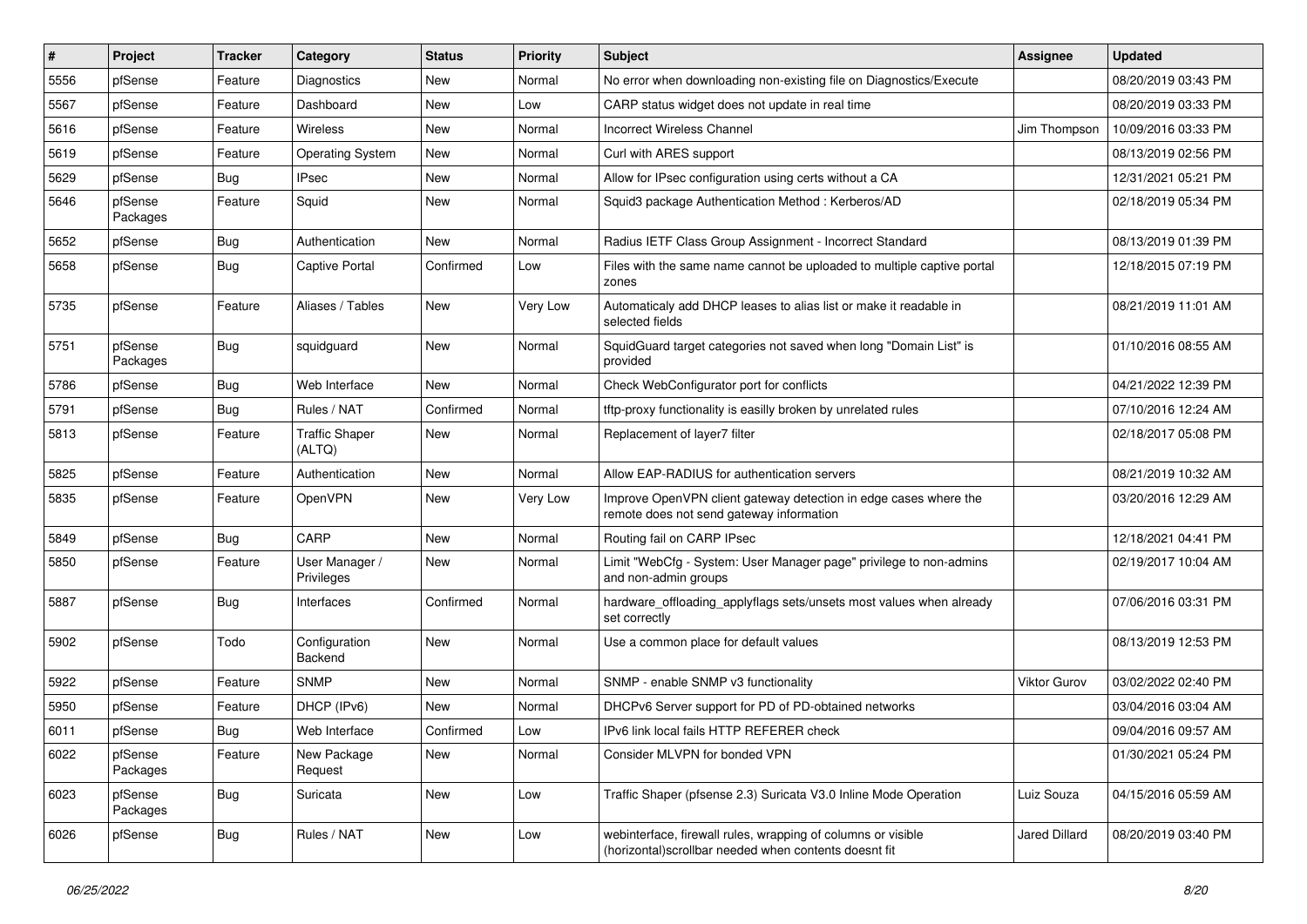| #    | Project             | <b>Tracker</b> | Category                                 | <b>Status</b> | Priority | Subject                                                                                               | Assignee               | <b>Updated</b>      |
|------|---------------------|----------------|------------------------------------------|---------------|----------|-------------------------------------------------------------------------------------------------------|------------------------|---------------------|
| 6029 | pfSense             | Bug            | <b>XML Parser</b>                        | New           | Normal   | Unhelpful error messages in xmlparse*.inc and generally                                               |                        | 08/13/2019 12:52 PM |
| 6038 | pfSense             | Feature        | Interfaces                               | New           | Normal   | Add ability to configure which interface is chosen for defining hostname<br>IP in /etc/hosts          |                        | 07/07/2017 09:56 AM |
| 6051 | pfSense             | <b>Bug</b>     | DHCP (IPv6)                              | New           | Normal   | DHCPv6 Client Failure for additional WAN Address causes<br>2-seconds-service-restart-loop             |                        | 12/03/2020 01:08 AM |
| 6055 | pfSense             | <b>Bug</b>     | Package System                           | Confirmed     | Low      | Menu items may remain from packages no longer installed                                               |                        | 06/18/2021 08:46 PM |
| 6083 | pfSense<br>Packages | <b>Bug</b>     | Squid                                    | New           | Normal   | Suqid Realtime Monitor / Squid Cache Table not diplaying correctly                                    |                        | 12/06/2016 07:25 AM |
| 6103 | pfSense             | Feature        | <b>DNS Resolver</b>                      | <b>New</b>    | Normal   | DNS Resolver Outgoing Interfaces should be able to use Gateway<br>Groups                              |                        | 10/21/2019 08:02 AM |
| 6167 | pfSense             | <b>Bug</b>     | <b>IPsec</b>                             | Confirmed     | Normal   | IPsec IPComp not working                                                                              | George<br>Neville-Neil | 09/22/2020 06:07 PM |
| 6176 | pfSense<br>Packages | Feature        | OpenVPN Client<br>Export                 | New           | Normal   | Privilege for OpenVPN Client Export                                                                   |                        | 10/05/2020 07:33 AM |
| 6186 | pfSense             | Bug            | Services                                 | New           | Normal   | race conditions in service startup                                                                    |                        | 04/21/2022 12:39 PM |
| 6207 | pfSense             | Feature        | Rules / NAT                              | New           | Normal   | Please, add "THIS_IF broadcast" Macro for use in firewall rules                                       |                        | 08/21/2019 11:01 AM |
| 6213 | pfSense             | Feature        | <b>IPsec</b>                             | New           | Normal   | IPSEC: IPV4/IPV6 dual-interface-stack support for Mobile IKE                                          |                        | 04/20/2016 07:48 AM |
| 6215 | pfSense             | Feature        | Web Interface                            | New           | Normal   | Create consistent UI for admin access security                                                        |                        | 04/20/2016 03:05 PM |
| 6220 | pfSense             | Bug            | <b>Operating System</b>                  | Confirmed     | Normal   | state mismatch with host-initiated traffic matching binat to IP not locally<br>assigned               | Luiz Souza             | 06/08/2016 09:23 AM |
| 6228 | pfSense             | Feature        | <b>Operating System</b>                  | New           | Normal   | Please provide a means for IGMPv3 and MLDv2 support                                                   |                        | 05/20/2020 03:21 PM |
| 6255 | pfSense             | Bug            | <b>PPP</b> Interfaces                    | Confirmed     | Low      | PPP Country/Provider/Plan configuration not saved                                                     |                        | 04/25/2016 07:15 PM |
| 6283 | pfSense             | Feature        | DHCP (IPv6)                              | New           | Normal   | Register DHCPv6 leases with DNS resolver                                                              |                        | 08/21/2019 10:48 AM |
| 6289 | pfSense             | Bug            | Interfaces                               | New           | Normal   | IPv6 address not given to track6 interfaces on create                                                 |                        | 12/30/2021 04:17 AM |
| 6295 | pfSense             | <b>Bug</b>     | <b>Traffic Shaper</b><br>(Limiters)      | New           | Normal   | Crash upon applying CODELQ to untagged parent interface when also<br>applied to daughter VLAN         | Luiz Souza             | 08/20/2019 02:44 PM |
| 6321 | pfSense             | <b>Bug</b>     | L <sub>2</sub> TP                        | New           | Normal   | Problem with connecting I2tp over ipsec from android and windows                                      |                        | 11/13/2020 11:01 AM |
| 6332 | pfSense             | Todo           | Web Interface                            | <b>New</b>    | Normal   | Upgrade encryption options to cover current range of recommendations                                  |                        | 08/13/2019 02:34 PM |
| 6333 | pfSense             | Bug            | Gateway Monitoring                       | Confirmed     | Normal   | Bootup starts/restarts dpinger multiple times                                                         | Luiz Souza             | 11/16/2020 01:11 PM |
| 6361 | pfSense             | <b>Bug</b>     | Web Interface                            | New           | Low      | Responsive Mobile Menu issue                                                                          |                        | 05/16/2016 12:09 PM |
| 6362 | pfSense             | <b>Bug</b>     | DHCP (IPv4)                              | Confirmed     | Normal   | DHCP Client ID not used                                                                               |                        | 07/09/2021 06:30 AM |
| 6370 | pfSense             | Bug            | <b>IPsec</b>                             | Confirmed     | Normal   | IPSEC bound to WAN gateway group and Dynamic DNS doesn't to fail<br>back tunnel to WAN on DDNS update |                        | 08/31/2021 07:38 AM |
| 6386 | pfSense             | <b>Bug</b>     | IPv6 Router<br>Advertisements<br>(RADVD) | New           | Low      | Switching Router Advertisements to disabled should broadcast IP<br>Removal messages                   |                        | 05/22/2016 10:44 PM |
| 6390 | pfSense             | Todo           | Dashboard                                | New           | Low      | Autoscale from Traffic Graph not correct size (big graphs)                                            |                        | 05/23/2016 01:38 PM |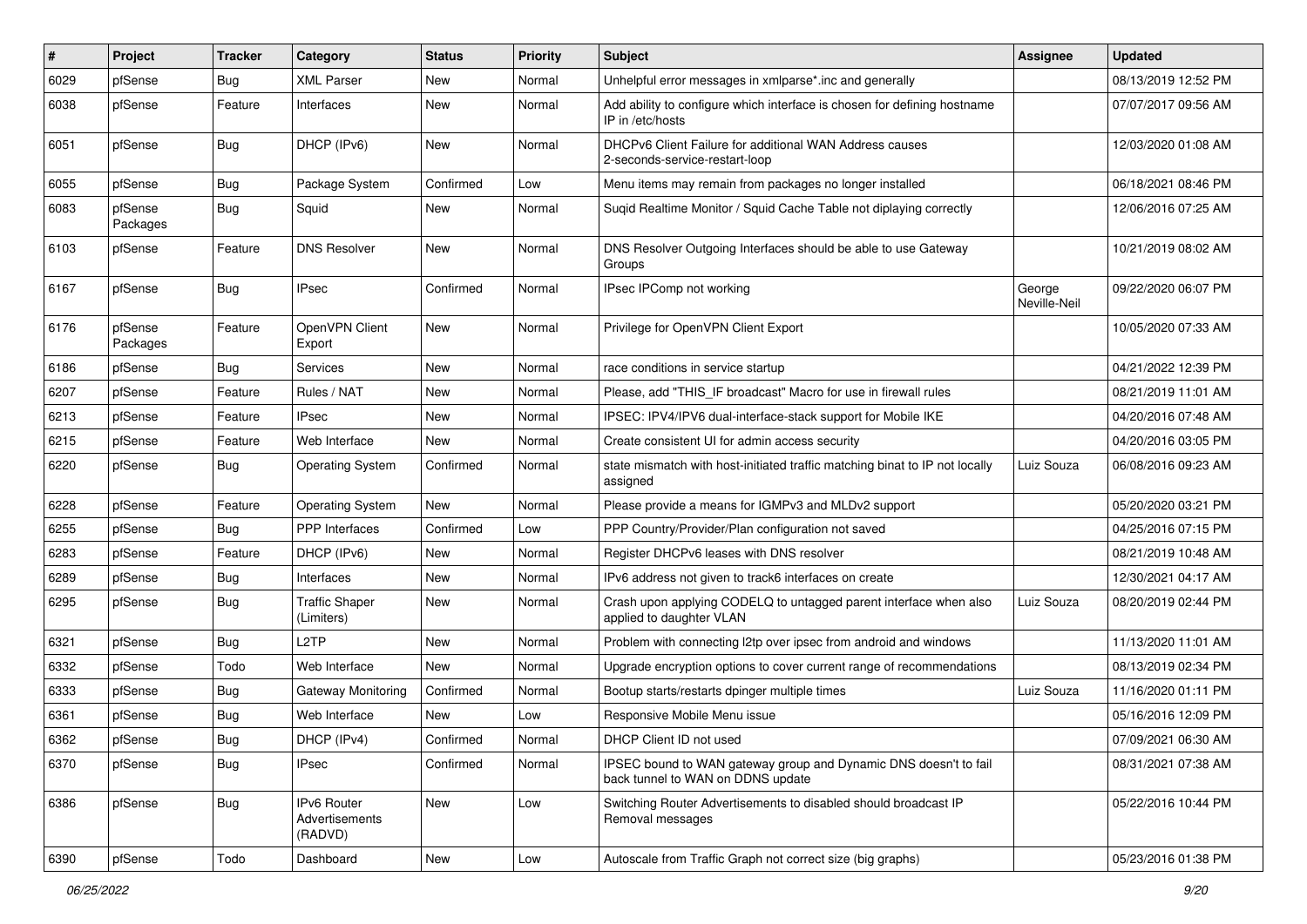| #    | Project             | <b>Tracker</b> | Category                                        | <b>Status</b> | <b>Priority</b> | <b>Subject</b>                                                                                   | Assignee   | <b>Updated</b>      |
|------|---------------------|----------------|-------------------------------------------------|---------------|-----------------|--------------------------------------------------------------------------------------------------|------------|---------------------|
| 6398 | pfSense             | <b>Bug</b>     | Configuration<br>Backend                        | New           | Normal          | If config cannot be loaded due to corruption or bug, it isn't handled<br>gracefully (just stops) |            | 08/13/2019 01:23 PM |
| 6412 | pfSense             | Feature        | <b>Operating System</b>                         | <b>New</b>    | Normal          | Add includedir directive for /var/etc/xinet.d to xinetd configuration                            |            | 08/13/2019 01:23 PM |
| 6430 | pfSense             | <b>Bug</b>     | <b>DNS Resolver</b>                             | Confirmed     | Low             | pfsense should sanity-check hostnames when copying from dhcpd.leases<br>to /etc/hosts            |            | 08/13/2019 01:23 PM |
| 6457 | pfSense             | Feature        | Installer                                       | New           | Normal          | Allow ability to configure AWS EC2 AMI via userdata                                              |            | 09/21/2020 02:54 PM |
| 6469 | pfSense             | Feature        | Console Menu                                    | <b>New</b>    | Normal          | Improve help + self documentation in console PHP shell                                           |            | 08/13/2019 01:23 PM |
| 6470 | pfSense<br>Packages | Feature        | New Package<br>Request                          | New           | Normal          | CloudFlare Integration Module                                                                    |            | 08/13/2019 01:23 PM |
| 6471 | pfSense<br>Packages | <b>Bug</b>     | squidguard                                      | New           | Normal          | pfsense 2.3.1 squidguard -> common ACL -> Target Rules List missing                              |            | 06/08/2016 06:22 PM |
| 6481 | pfSense             | Bug            | <b>IPsec</b>                                    | New           | Normal          | loading EAP_RADIUS method failed                                                                 |            | 03/24/2020 04:25 PM |
| 6493 | pfSense             | <b>Bug</b>     | Web Interface                                   | Confirmed     | Normal          | Dynamic DNS clients slow page load                                                               |            | 06/17/2016 03:43 AM |
| 6500 | pfSense             | Feature        | Package System                                  | New           | Normal          | Should be a way to determine which packages are available without<br>having to update/install    |            | 06/17/2016 05:34 PM |
| 6501 | pfSense             | Todo           | Web Interface                                   | New           | Normal          | Tightening up subnet expansion                                                                   |            | 08/13/2019 01:23 PM |
| 6517 | pfSense             | <b>Bug</b>     | <b>IPsec</b>                                    | Confirmed     | Normal          | Adding mobile IPsec phase 2 entries requires restart of strongswan                               |            | 06/21/2016 11:04 PM |
| 6521 | pfSense<br>Packages | <b>Bug</b>     | squidguard                                      | New           | Normal          | pfsense 2.3.1 squidguard -> Groups ACL -> Target Rules List missing                              |            | 06/25/2016 10:49 PM |
| 6539 | pfSense             | Feature        | Rules / NAT                                     | New           | Normal          | ICMPv6 filtering requires multiple rules - no range support                                      |            | 08/13/2019 01:23 PM |
| 6541 | pfSense             | <b>Bug</b>     | <b>IPv6 Router</b><br>Advertisements<br>(RADVD) | New           | Normal          | IPv6 RAs always include on-link prefix; clients may not use DHCPv6<br>managed addresses          |            | 08/13/2019 03:23 PM |
| 6544 | pfSense             | Feature        | DHCP (IPv4)                                     | <b>New</b>    | Very Low        | RFC 3046 DHCP Option 82 support (and RFC 3315/4649/4580 for IPv6)                                |            | 07/13/2020 02:14 AM |
| 6554 | pfSense             | Feature        | <b>NTPD</b>                                     | New           | Normal          | Reintroduce NTP mode7 for IEEE 1588 PTPd interop                                                 |            | 08/13/2019 01:40 PM |
| 6555 | pfSense<br>Packages | Feature        | New Package<br>Request                          | <b>New</b>    | Normal          | Support IEEE 1588                                                                                |            | 08/13/2019 01:40 PM |
| 6569 | pfSense             | Feature        | <b>NTPD</b>                                     | <b>New</b>    | Normal          | Support Rockwell ZODIAC binary protocol (Jupiter receiver) for high<br>precision                 | Jim Pingle | 07/18/2016 11:45 AM |
| 6574 | pfSense             | Feature        | Hardware / Drivers                              | <b>New</b>    | Normal          | Support USB RNDIS network interfaces                                                             |            | 08/20/2019 08:46 AM |
| 6580 | pfSense             | Bug            | <b>Operating System</b>                         | Confirmed     | Normal          | Bridge with down member interface sends ICMP unreachables where it<br>shouldn't                  |            | 07/05/2016 05:40 PM |
| 6602 | pfSense             | Feature        | User Manager /<br>Privileges                    | New           | Normal          | Config writes denied via "deny config write" permission should notify as<br>such                 |            | 08/20/2019 03:43 PM |
| 6604 | pfSense             | Feature        | <b>NTPD</b>                                     | New           | Normal          | Allow NTP server list to be overridden by DHCP/PPP                                               |            | 08/13/2019 01:39 PM |
| 6605 | pfSense             | <b>Bug</b>     | Interfaces                                      | Confirmed     | Normal          | rc.linkup logic issues with actions taken                                                        |            | 07/12/2016 07:46 PM |
| 6608 | pfSense             | Feature        | Backup / Restore                                | New           | Low             | backup and restore dhcp                                                                          |            | 07/13/2016 04:09 PM |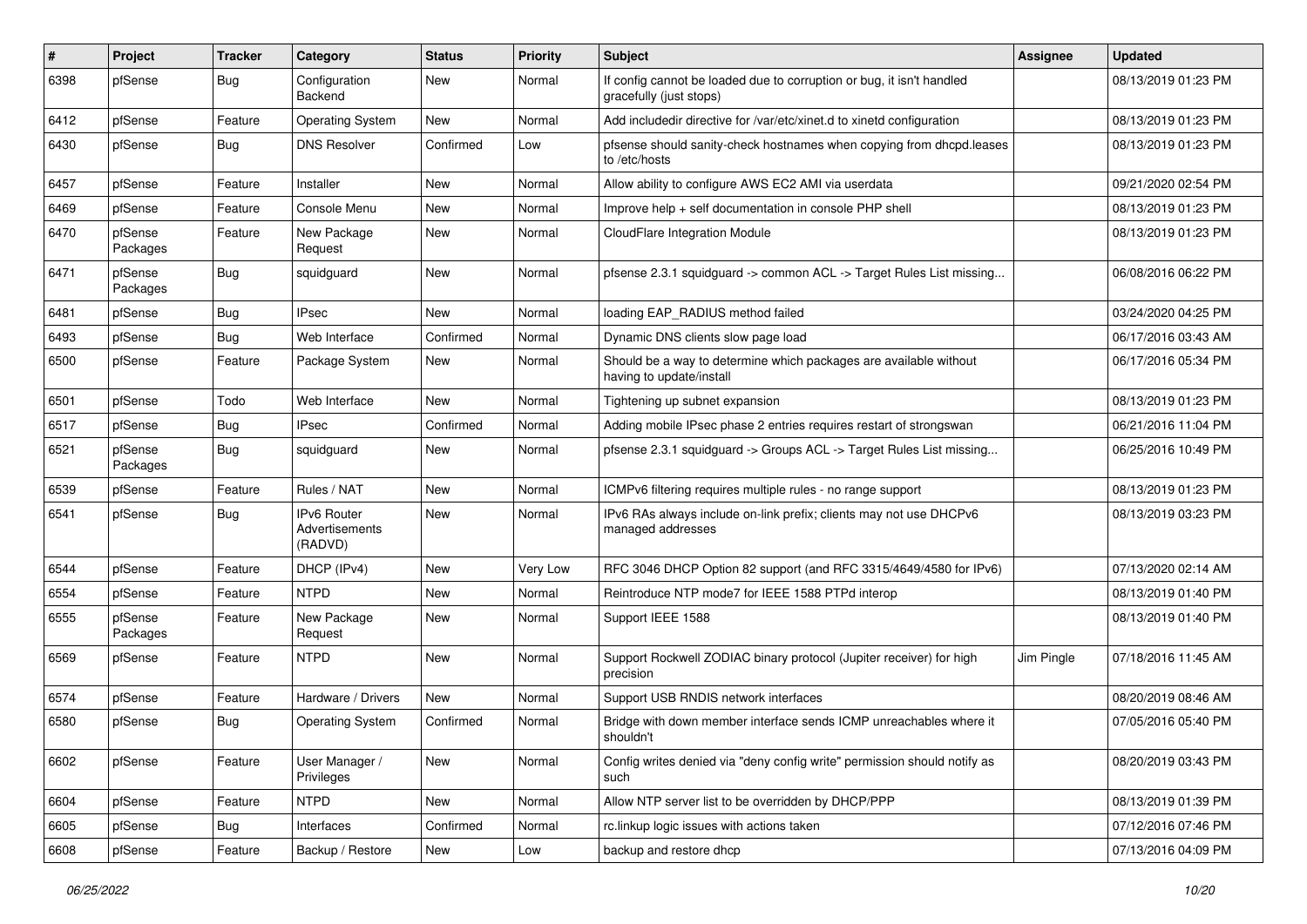| $\#$ | Project             | <b>Tracker</b> | Category                                 | <b>Status</b> | Priority | <b>Subject</b>                                                                                                                                         | Assignee              | <b>Updated</b>      |
|------|---------------------|----------------|------------------------------------------|---------------|----------|--------------------------------------------------------------------------------------------------------------------------------------------------------|-----------------------|---------------------|
| 6614 | pfSense             | <b>Bug</b>     | Web Interface                            | Confirmed     | Normal   | Dashboard high CPU usage                                                                                                                               |                       | 07/14/2016 03:04 PM |
| 6615 | pfSense             | Feature        | DHCP (IPv4)                              | <b>New</b>    | Normal   | new DHCP server option                                                                                                                                 |                       | 08/13/2019 01:39 PM |
| 6624 | pfSense             | Bug            | <b>IPsec</b>                             | Confirmed     | Normal   | changes in IPsec config should down the connection                                                                                                     | Jim Pingle            | 08/02/2021 12:08 PM |
| 6627 | pfSense             | Bug            | Rules / NAT                              | New           | Normal   | floating tab match rules ignore quick action so should be removed                                                                                      |                       | 07/18/2016 02:15 PM |
| 6647 | pfSense             | Todo           | Web Interface                            | <b>New</b>    | Very Low | <b>Enable Additional Security Headers</b>                                                                                                              |                       | 05/14/2021 01:09 AM |
| 6651 | pfSense<br>Packages | Feature        | <b>FRR</b>                               | Feedback      | Normal   | Loopback interfaces                                                                                                                                    | Christian<br>McDonald | 12/25/2021 02:42 PM |
| 6668 | pfSense             | Bug            | <b>IPsec</b>                             | Feedback      | Normal   | IPSec tunnel + L2TP/IPSec VPN - wrong PSK chosen by pfSense                                                                                            |                       | 09/21/2019 02:07 AM |
| 6691 | pfSense             | Bug            | DHCP (IPv6)                              | New           | Normal   | dhcp6c quits after only two tries if no response was received                                                                                          |                       | 12/07/2020 04:25 PM |
| 6696 | pfSense             | <b>Bug</b>     | <b>Traffic Shaper</b><br>(ALTQ)          | New           | Low      | Add configure link to Status > Queues error message if traffic shaping not<br>configured                                                               | Jared Dillard         | 08/21/2019 08:55 AM |
| 6697 | pfSense             | Todo           | Web Interface                            | New           | Low      | White squares around the numeric values in the Status / Queues page                                                                                    | <b>Jared Dillard</b>  | 08/15/2016 03:19 AM |
| 6727 | pfSense             | Todo           | Web Interface                            | <b>New</b>    | Very Low | Missing file apple-touch-icon-precomposed.png?                                                                                                         | Jared Dillard         | 08/18/2016 02:10 PM |
| 6738 | pfSense             | Feature        | Web Interface                            | New           | Normal   | GUI Action Buttons replicated to the top of the List                                                                                                   |                       | 07/10/2021 01:04 PM |
| 6742 | pfSense             | Feature        | Authentication                           | New           | Normal   | OAuth2 authentication for OpenVPN (and for FreeRadius)                                                                                                 | Jim Thompson          | 10/19/2020 09:19 AM |
| 6752 | pfSense<br>Packages | Todo           | <b>Status Traffic Totals</b>             | New           | Low      | Traffic Totals Data Summary Graph                                                                                                                      | Jared Dillard         | 11/08/2017 08:58 AM |
| 6776 | pfSense             | Feature        | Rules / NAT                              | New           | Normal   | Allow disabling of "filter rule association" by default                                                                                                |                       | 08/17/2021 10:56 AM |
| 6784 | pfSense<br>Packages | Bug            | haproxy                                  | New           | Normal   | HAProxy version .48 will not use URL Table Alias for front end listener                                                                                |                       | 02/18/2019 05:32 PM |
| 6789 | pfSense<br>Packages | Feature        | Squid                                    | New           | Normal   | disgest_ldap_auth                                                                                                                                      |                       | 08/13/2019 09:57 AM |
| 6796 | pfSense             | Feature        | Interfaces                               | New           | Normal   | Allow hostnames as GRE and GIF endpoints                                                                                                               |                       | 08/13/2019 02:35 PM |
| 6799 | pfSense             | <b>Bug</b>     | Rules / NAT                              | <b>New</b>    | Normal   | Using NOT (!) with interface subnet macros results unexpected traffic<br>passing when multiple subnets are included in the macro (i.e. VIP<br>subnets) |                       | 02/07/2022 02:18 PM |
| 6803 | pfSense             | Bug            | Web Interface                            | New           | Normal   | CSRF timeout occurs when it (probably) shouldn't                                                                                                       |                       | 11/03/2016 09:43 PM |
| 6804 | pfSense             | Feature        | Diagnostics                              | <b>New</b>    | Very Low | Add row counter into Diagnostics -> Edit File                                                                                                          |                       | 08/20/2019 03:44 PM |
| 6816 | pfSense             | Feature        | IPv6 Router<br>Advertisements<br>(RADVD) | <b>New</b>    | Normal   | Status and/or Diagnostics page for radvd                                                                                                               |                       | 08/13/2019 02:35 PM |
| 6823 | pfSense             | Bug            | Interfaces                               | New           | Normal   | No connectivity after changing link state to UP                                                                                                        |                       | 04/21/2022 12:39 PM |
| 6831 | pfSense<br>Packages | Feature        | Snort                                    | New           | Normal   | Snort does not support aliases containing FQDN                                                                                                         |                       | 07/11/2020 12:51 PM |
| 6842 | pfSense             | Feature        | Package System                           | New           | Low      | Package Manager progress bar should indicate overall progress                                                                                          |                       | 08/21/2019 08:55 AM |
| 6845 | pfSense             | Feature        | Interfaces                               | New           | Normal   | DHCP / DHCPv6 WAN client status page                                                                                                                   |                       | 08/19/2019 12:37 PM |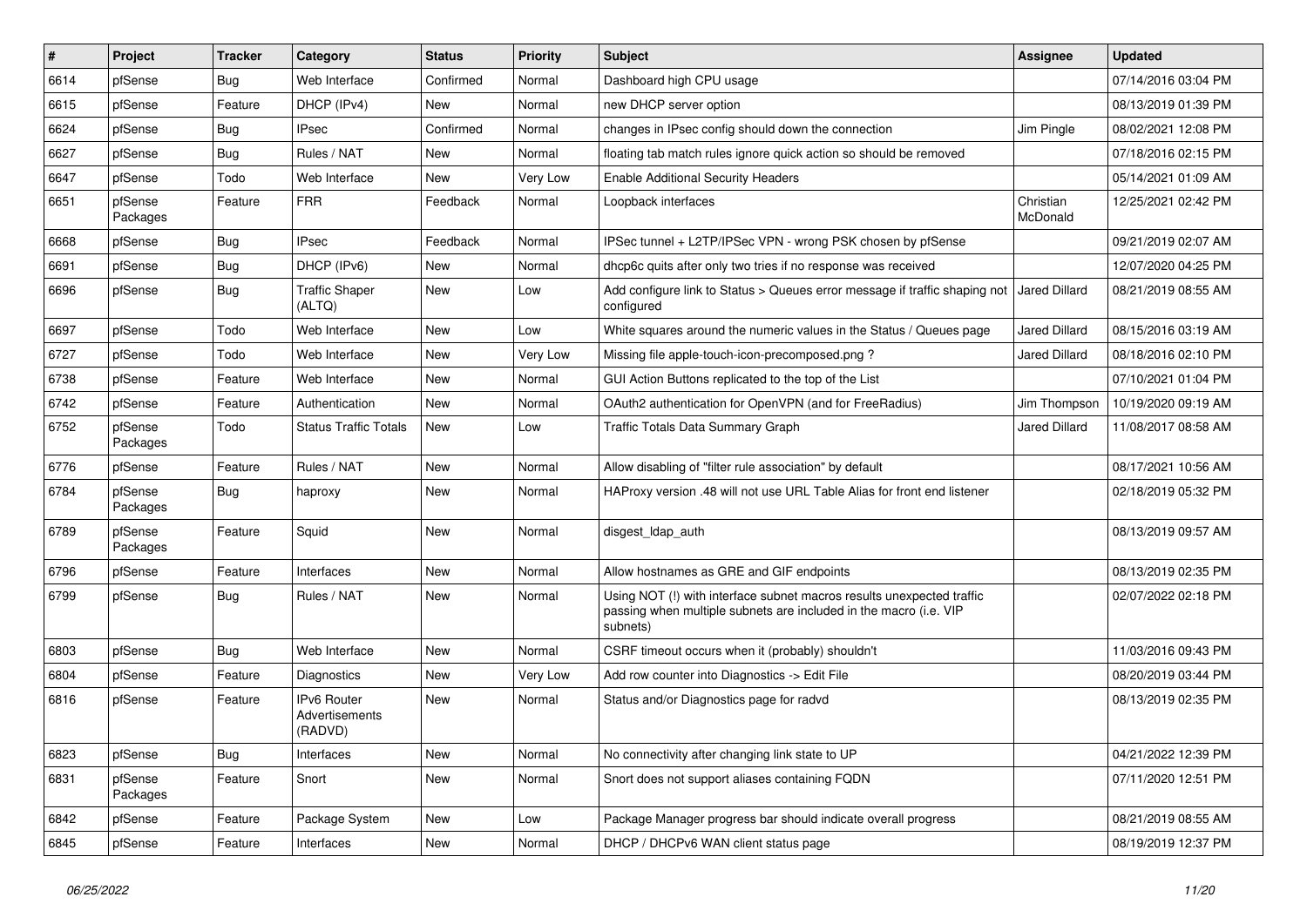| #    | Project             | <b>Tracker</b> | Category              | <b>Status</b> | <b>Priority</b> | Subject                                                                                                                       | <b>Assignee</b>    | <b>Updated</b>      |
|------|---------------------|----------------|-----------------------|---------------|-----------------|-------------------------------------------------------------------------------------------------------------------------------|--------------------|---------------------|
| 6861 | pfSense<br>Packages | <b>Bug</b>     | haproxy               | New           | Normal          | Ha-Proxy duplicated backend used in place of original backend                                                                 |                    | 02/18/2019 05:30 PM |
| 6873 | pfSense             | Bug            | DHCP (IPv6)           | New           | Low             | radvd - Too many addresses in RDNSS section when previously using<br>DHCP <sub>v6</sub>                                       | Dominic<br>McKeown | 06/06/2018 10:45 AM |
| 6917 | pfSense             | Feature        | Upgrade               | New           | Normal          | Add ability to choose from what IP/IFACE you search for updates                                                               |                    | 11/11/2016 09:51 AM |
| 6926 | pfSense             | <b>Bug</b>     | UPnP/NAT-PMP          | New           | Normal          | Miniupnp advertising expired IPv6 address                                                                                     |                    | 01/15/2022 08:29 PM |
| 6956 | pfSense             | Feature        | <b>Captive Portal</b> | New           | Normal          | Allow more control over concurrent logins                                                                                     |                    | 11/23/2016 12:01 PM |
| 6960 | pfSense             | Feature        | DHCP (IPv4)           | New           | Normal          | Consider replacing ISC DHCP server with KEA DHCP                                                                              |                    | 09/24/2020 01:59 PM |
| 6964 | pfSense<br>Packages | <b>Bug</b>     | Suricata              | Feedback      | Normal          | Host OS Policy Assignment broken when using "Import" or "Aliases"<br>buttons                                                  | Viktor Gurov       | 08/20/2021 07:52 AM |
| 6977 | pfSense             | Bug            | Interfaces            | New           | Normal          | VLAN traffic is erroneously counted as underlying iface (untagged) traffic                                                    |                    | 08/13/2019 02:56 PM |
| 6988 | pfSense<br>Packages | <b>Bug</b>     | Snort                 | New           | High            | SNORT Package PHP memory error                                                                                                |                    | 06/28/2018 10:00 PM |
| 6993 | pfSense             | Bug            | <b>OpenVPN</b>        | New           | Normal          | OpenVPN status error during CARP state transition                                                                             | James Webb         | 12/31/2021 05:44 PM |
| 7000 | pfSense<br>Packages | Feature        | ntop                  | New           | Normal          | ntopng historical data needs to be reworked                                                                                   |                    | 01/14/2017 09:20 AM |
| 7030 | pfSense             | Feature        | Multi-WAN             | New           | Very Low        | New Feature Load Balance Per Amount Of GB                                                                                     |                    | 08/13/2019 02:56 PM |
| 7039 | pfSense<br>Packages | <b>Bug</b>     | haproxy               | Feedback      | Normal          | HAProxy backend configuration does not handle intermediate CAs<br>properly                                                    |                    | 04/21/2022 12:40 PM |
| 7040 | pfSense             | <b>Bug</b>     | Interfaces            | New           | Normal          | Issue when disabling an interface                                                                                             |                    | 12/26/2016 02:56 AM |
| 7078 | pfSense             | Feature        | OpenVPN               | New           | Low             | Allow reordering of client specific overrides in OpenVPN                                                                      |                    | 11/21/2019 02:48 PM |
| 7082 | pfSense             | <b>Bug</b>     | Package System        | New           | Normal          | pkg_edit.php - impossible to use default_value with rowhelperfield                                                            |                    | 08/21/2019 09:15 AM |
| 7085 | pfSense             | Feature        | Rules / NAT           | New           | Normal          | Edit Firewall Rules Seperator                                                                                                 |                    | 09/10/2017 09:15 AM |
| 7096 | pfSense             | Bug            | <b>DNS Resolver</b>   | Feedback      | Normal          | Unbound fails to start on boot if specific network devices are configured<br>in the "Network Interfaces"                      |                    | 11/22/2021 08:59 AM |
| 7113 | pfSense             | Bug            | Dashboard             | <b>New</b>    | Normal          | Interface name in Traffic Graphs                                                                                              |                    | 12/31/2021 05:40 PM |
| 7138 | pfSense             | <b>Bug</b>     | DHCP (IPv6)           | Assigned      | Normal          | Pfsense wide dhcpv6 client doesn't recognise ifid statement                                                                   |                    | 04/21/2022 12:39 PM |
| 7152 | pfSense             | <b>Bug</b>     | <b>DNS Resolver</b>   | New           | Normal          | Unbound / DNS Resolver issue if "Register DHCP static mappings in the<br>DNS Resolver" set before wildcard DNS custom options |                    | 12/18/2021 04:59 PM |
| 7172 | pfSense             | Bug            | DHCP (IPv4)           | New           | Normal          | Sorting by hostname in Services > DHCP Server > LAN should be<br>"natural" (alphanumeric friendly)                            |                    | 08/20/2019 03:47 PM |
| 7181 | pfSense             | Feature        | Rules / NAT           | New           | Low             | Add Top and Add Bottom on Seperator                                                                                           |                    | 08/21/2019 08:55 AM |
| 7182 | pfSense             | Feature        | Dashboard             | New           | Normal          | Break up System Widget on the Dashboard                                                                                       |                    | 08/21/2019 08:59 AM |
| 7195 | pfSense             | <b>Bug</b>     | Package System        | New           | Normal          | pkg_edit.php - <checkenablefields> tag has no effect on fields other than<br/>checkbox/input</checkenablefields>              |                    | 08/21/2019 09:15 AM |
| 7201 | pfSense             | Feature        | <b>NTPD</b>           | New           | Normal          | NTP Support multiple GPS reference clocks                                                                                     |                    | 04/27/2021 12:31 PM |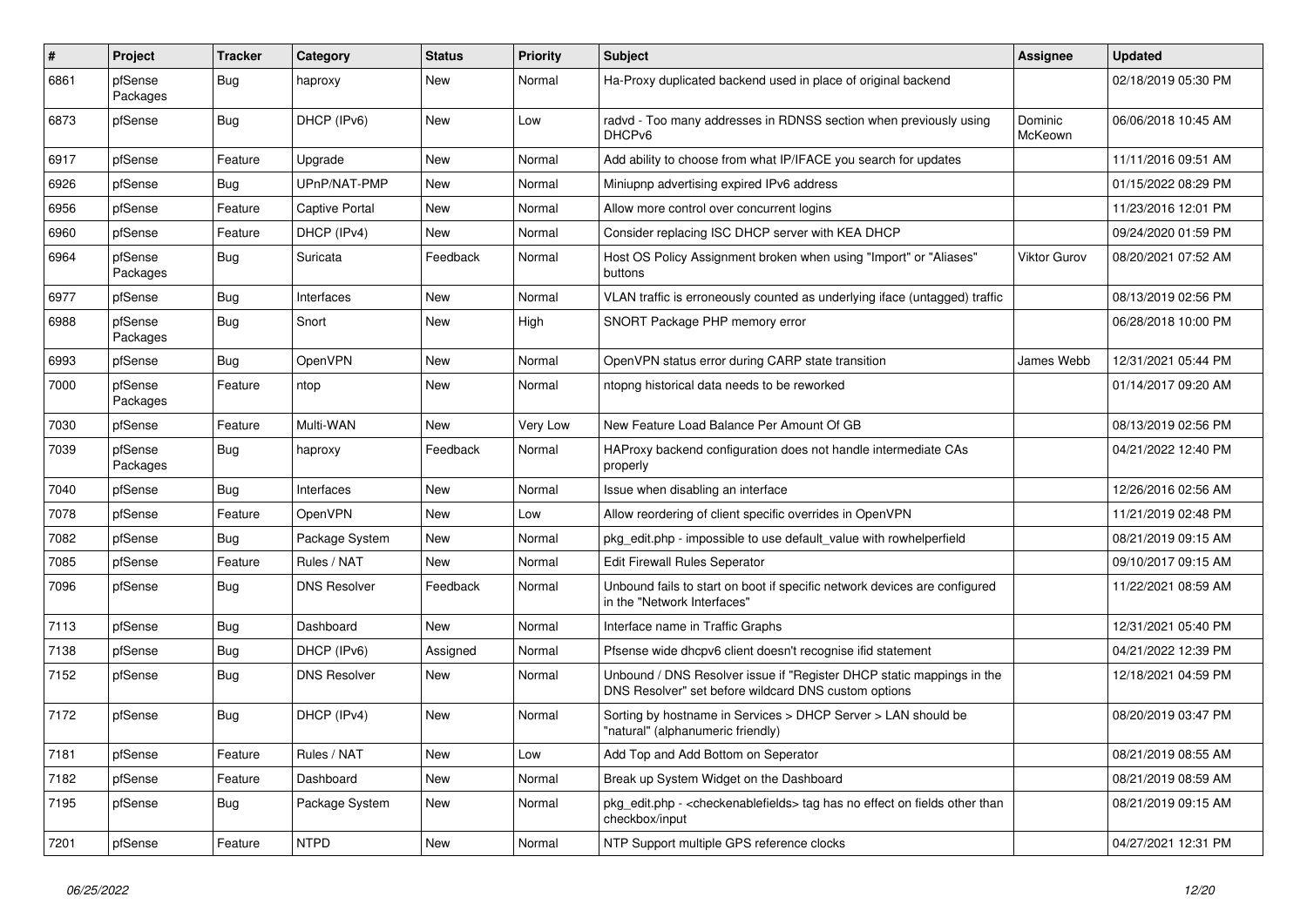| $\sharp$ | Project             | <b>Tracker</b> | Category                                 | <b>Status</b> | <b>Priority</b> | Subject                                                                               | <b>Assignee</b>      | <b>Updated</b>      |
|----------|---------------------|----------------|------------------------------------------|---------------|-----------------|---------------------------------------------------------------------------------------|----------------------|---------------------|
| 7212     | pfSense             | Feature        | Hardware / Drivers                       | New           | Normal          | Provide Driver for SG-1000 Crypto Accelerator                                         | Luiz Souza           | 08/20/2019 08:46 AM |
| 7216     | pfSense             | Feature        | Web Interface                            | New           | Normal          | Allow user to choose date display format                                              | <b>Phillip Davis</b> | 02/02/2018 04:20 PM |
| 7235     | pfSense             | Bug            | <b>IPsec</b>                             | New           | Normal          | 4860 has not got significant IPsec performance rising with enabled HW<br>acceleration | Luiz Souza           | 12/18/2021 04:32 PM |
| 7238     | pfSense             | Bug            | Web Interface                            | New           | Normal          | Menu layout broken when using "Hostname in Menu" with long<br>hostnames               |                      | 02/21/2017 07:01 AM |
| 7244     | pfSense             | Feature        | Developer Tools                          | New           | Normal          | Publish pfsense as a Vagrant Basebox                                                  |                      | 01/29/2019 04:09 AM |
| 7248     | pfSense             | Feature        | <b>IPsec</b>                             | New           | Normal          | Web UI for IPSec settings should warn about poor security choices                     | Jim Pingle           | 10/31/2019 12:15 PM |
| 7260     | pfSense             | Feature        | Rules / NAT                              | New           | Normal          | Source OS / p0f Database Missing Modern Operating Systems                             |                      | 04/18/2020 02:25 AM |
| 7267     | pfSense<br>Packages | <b>Bug</b>     | <b>Status Traffic Totals</b>             | New           | Normal          | Status Traffic Totals - Stacked Bar - Scale not high enough                           | <b>Jared Dillard</b> | 11/18/2020 07:38 AM |
| 7281     | pfSense             | Feature        | OpenVPN                                  | New           | Normal          | OpenVPN: Add support for IPv6 dynamic prefix selection                                |                      | 12/21/2017 08:56 PM |
| 7286     | pfSense             | <b>Bug</b>     | OpenVPN                                  | Incomplete    | Normal          | OpenVPN client is unreliable when you have multiple tunnels                           |                      | 08/19/2019 03:28 PM |
| 7287     | pfSense             | Feature        | <b>NTPD</b>                              | New           | Normal          | NTP add support for ACTS ref clock                                                    |                      | 10/12/2020 07:45 AM |
| 7289     | pfSense             | <b>Bug</b>     | Certificates                             | New           | Low             | Generating 4096bit Certificate                                                        |                      | 08/14/2019 09:56 AM |
| 7292     | pfSense             | Feature        | <b>Dynamic DNS</b>                       | <b>New</b>    | Normal          | DynamicDNS configuration does not sync to HA secondary                                |                      | 02/21/2017 04:56 PM |
| 7303     | pfSense             | Bug            | IPv6 Router<br>Advertisements<br>(RADVD) | New           | Normal          | ipv6 connectivity lost on pfSense reboot                                              |                      | 08/20/2019 12:23 PM |
| 7314     | pfSense             | Bug            | <b>RRD Graphs</b>                        | New           | Low             | Discrepancy in ntp monitoring view                                                    |                      | 02/24/2017 08:37 PM |
| 7329     | pfSense             | Bug            | <b>DNS Forwarder</b>                     | New           | Low             | <b>DHCP Not Updating DNS</b>                                                          |                      | 01/21/2022 09:16 PM |
| 7352     | pfSense             | <b>Bug</b>     | Routing                                  | New           | Normal          | pfSense IPv6 static route is dumped after a WAN flap                                  |                      | 01/20/2022 09:35 AM |
| 7365     | pfSense             | Feature        | Logging                                  | New           | Low             | Pass firewall/filter rule set through logging for centralized loggers to key<br>on    |                      | 03/07/2017 10:44 AM |
| 7367     | pfSense<br>Packages | Feature        | Squid                                    | New           | Normal          | Wizard for Squid                                                                      |                      | 03/14/2017 01:59 PM |
| 7373     | pfSense             | <b>Bug</b>     | Rules / NAT                              | New           | Normal          | Firewall schedules GUI needs to be redone from scratch                                |                      | 08/21/2019 08:56 AM |
| 7385     | pfSense             | Todo           | Web Interface                            | New           | Normal          | Sanitize PHP includes                                                                 |                      | 08/13/2019 03:22 PM |
| 7387     | pfSense             | <b>Bug</b>     | Dashboard                                | New           | Low             | New Traffic Graph in dashboard resets inverted view to normal view                    | <b>Jared Dillard</b> | 12/11/2021 08:14 PM |
| 7388     | pfSense<br>Packages | <b>Bug</b>     | Suricata                                 | New           | High            | Suricata does not property recognize MTU for PPPOE interfaces                         |                      | 03/15/2017 05:17 AM |
| 7389     | pfSense             | <b>Bug</b>     | <b>Traffic Shaper</b><br>(Limiters)      | In Progress   | Normal          | Limiter does not work with transparent proxy                                          | Luiz Souza           | 02/01/2021 03:31 PM |
| 7398     | pfSense             | Feature        | <b>Traffic Graphs</b>                    | Assigned      | Normal          | Show average value of bandwidth in/out on Dashboard trafic graph                      | Jared Dillard        | 08/21/2019 08:56 AM |
| 7400     | pfSense             | Bug            | <b>Traffic Graphs</b>                    | Assigned      | Normal          | Traffic Graphs show bad data on 2.3.3_1                                               | Jared Dillard        | 12/31/2021 05:47 PM |
| 7402     | pfSense             | <b>Bug</b>     | Web Interface                            | New           | Normal          | Inconsistent use of htmlentities validation checks                                    |                      | 03/21/2017 08:58 AM |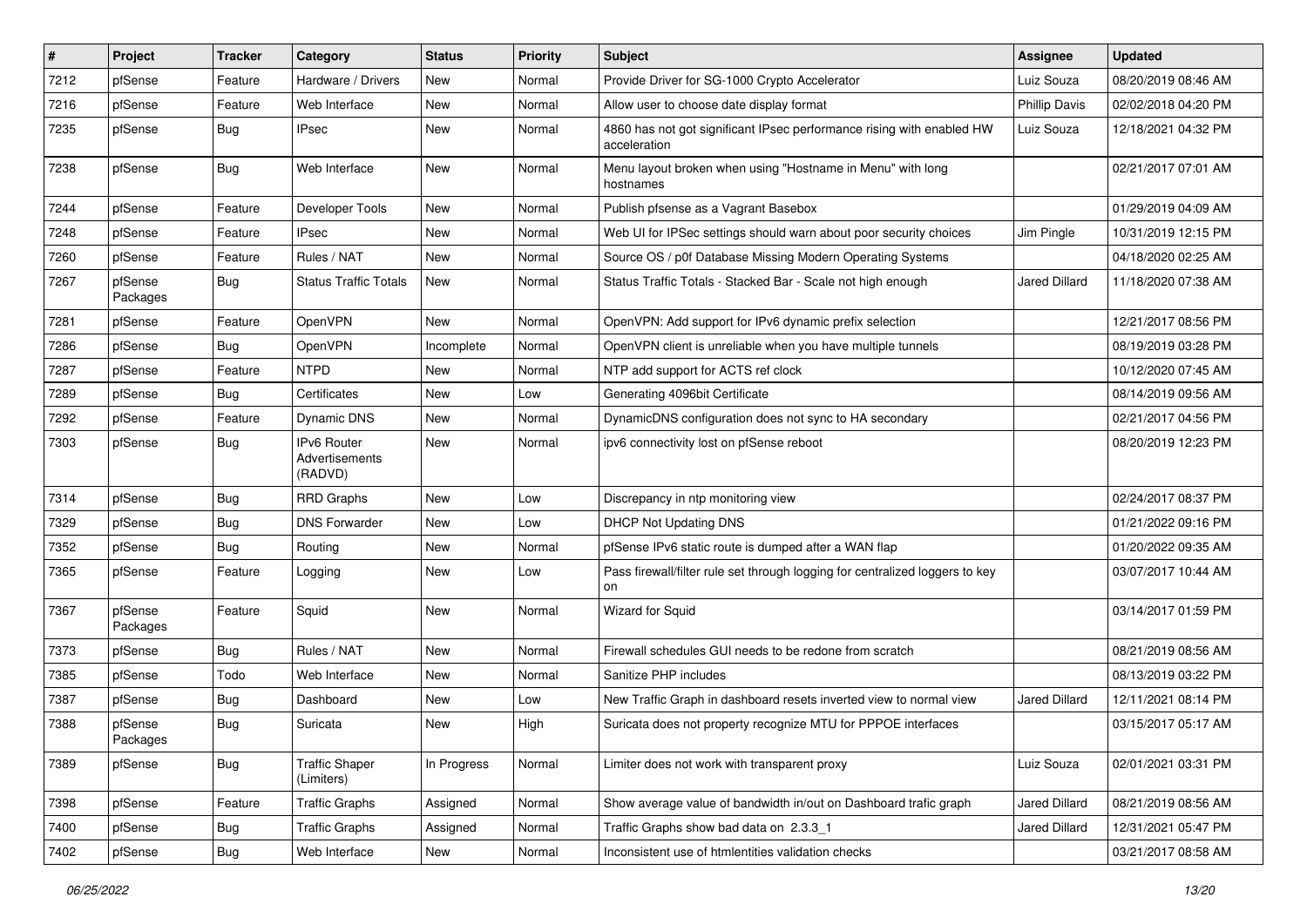| $\vert$ # | Project             | <b>Tracker</b> | Category                 | <b>Status</b> | <b>Priority</b> | <b>Subject</b>                                                                                                                  | <b>Assignee</b> | <b>Updated</b>      |
|-----------|---------------------|----------------|--------------------------|---------------|-----------------|---------------------------------------------------------------------------------------------------------------------------------|-----------------|---------------------|
| 7403      | pfSense<br>Packages | <b>Bug</b>     | FreeRADIUS               | <b>New</b>    | Normal          | Captive Portal + freeradius2 + MySQL problems with German Umlaut                                                                |                 | 03/17/2017 09:12 AM |
| 7405      | pfSense             | Feature        | DHCP (IPv4)              | <b>New</b>    | Normal          | Ability to add dhcp host reservations from "Diagnostics -> ARP table"                                                           |                 | 10/12/2020 08:22 AM |
| 7411      | pfSense<br>Packages | Todo           | ladvd                    | <b>New</b>    | Low             | LADVD Devices not wide enough                                                                                                   |                 | 10/22/2017 05:04 AM |
| 7414      | pfSense<br>Packages | Feature        | Snort                    | <b>New</b>    | Normal          | snort needs automated refresh on ip change                                                                                      |                 | 08/20/2019 08:55 AM |
| 7418      | pfSense             | Feature        | Dynamic DNS              | <b>New</b>    | Normal          | Dynamic dns should be sorted interface name                                                                                     |                 | 08/21/2019 08:58 AM |
| 7420      | pfSense             | <b>Bug</b>     | <b>IPsec</b>             | <b>New</b>    | Normal          | ipsec status freezing                                                                                                           |                 | 02/13/2020 09:09 AM |
| 7430      | pfSense             | <b>Bug</b>     | Interfaces               | New           | Normal          | pfsense-utils.inc - where is ipaddr configured() should account for<br>loopback interface                                       |                 | 08/13/2019 03:48 PM |
| 7441      | pfSense             | Feature        | DHCP (IPv4)              | <b>New</b>    | Low             | Display start/end times for Static Mapping leases on DHCP<br>Leases/DHCPv6 Leases                                               |                 | 08/21/2019 10:48 AM |
| 7442      | pfSense             | Feature        | Diagnostics              | <b>New</b>    | Low             | Suggestions for Diagnostics / ARP Table and Diagnostics / NDP Table                                                             |                 | 08/21/2019 09:27 AM |
| 7449      | pfSense<br>Packages | Feature        | OpenVPN Client<br>Export | <b>New</b>    | Normal          | feature request for openypn-client-export package, add the support for<br>openvpn up and down script, for mapping network drive |                 | 08/06/2019 05:06 PM |
| 7453      | pfSense<br>Packages | Bug            | <b>ACME</b>              | New           | Normal          | DNS-ovh need to save or display consumer key                                                                                    |                 | 04/06/2017 10:54 AM |
| 7459      | pfSense             | Feature        | Diagnostics              | <b>New</b>    | Low             | "Refresh" button for Diagnostics/Tables display                                                                                 |                 | 08/21/2019 09:27 AM |
| 7462      | pfSense<br>Packages | Bug            | haproxy                  | <b>New</b>    | Normal          | HAproxy not rebinding properly after WAN DHCP IP change                                                                         |                 | 01/11/2018 09:15 AM |
| 7476      | pfSense             | <b>Bug</b>     | Logging                  | <b>New</b>    | Normal          | Dirty buffer used to build log messages?                                                                                        |                 | 04/17/2017 09:51 PM |
| 7495      | pfSense             | Feature        | <b>DNS Resolver</b>      | New           | Low             | Ability to set TTL for local for Unbound host overrides and dhcp leases                                                         |                 | 03/06/2018 09:46 AM |
| 7521      | pfSense             | Feature        | Package System           | <b>New</b>    | High            | Package Updates via Mirror                                                                                                      |                 | 05/04/2017 08:21 PM |
| 7531      | pfSense             | Feature        | Package System           | <b>New</b>    | Low             | pkg behavior when encountering invalid SSL certificate                                                                          |                 | 05/08/2017 06:57 PM |
| 7535      | pfSense<br>Packages | Feature        | Snort                    | <b>New</b>    | Normal          | Snort messages filling System / General. Should have its own log.                                                               |                 | 02/18/2019 05:29 PM |
| 7541      | pfSense             | Feature        | Installer                | New           | Normal          | ZFS Install, add hot spare option                                                                                               |                 | 08/14/2019 09:32 AM |
| 7551      | pfSense             | <b>Bug</b>     | Rules / NAT              | <b>New</b>    | Normal          | Dynamic IPsec endpoints not added to rule set after WAN down/up                                                                 |                 | 05/16/2017 02:26 PM |
| 7553      | pfSense             | <b>Bug</b>     | Captive Portal           | Confirmed     | Very Low        | Captive portal on a parent interface blocks traffic on VLAN interfaces too                                                      |                 | 08/19/2018 03:15 PM |
| 7563      | pfSense             | Feature        | L <sub>2</sub> TP        | <b>New</b>    | Normal          | I2tp Suggestion: consider allowing IP/Subnet for the user.                                                                      |                 | 08/21/2019 10:52 AM |
| 7589      | pfSense             | <b>Bug</b>     | Diagnostics              | <b>New</b>    | Normal          | diag edit.php old print info box                                                                                                |                 | 05/20/2017 05:02 PM |
| 7590      | pfSense             | Bug            | <b>Diagnostics</b>       | <b>New</b>    | Normal          | diag edit do not save when nothing to sae (in directory browse view)                                                            |                 | 05/20/2017 05:04 PM |
| 7602      | pfSense             | Feature        | Operating System         | <b>New</b>    | Normal          | Auto-Create bootable USB for recovery                                                                                           |                 | 08/13/2019 09:50 AM |
| 7608      | pfSense<br>Packages | Feature        | FreeRADIUS               | <b>New</b>    | Very Low        | Captive Portal amount of traffic Account + Free Radius+Mysql                                                                    |                 | 05/28/2017 09:08 AM |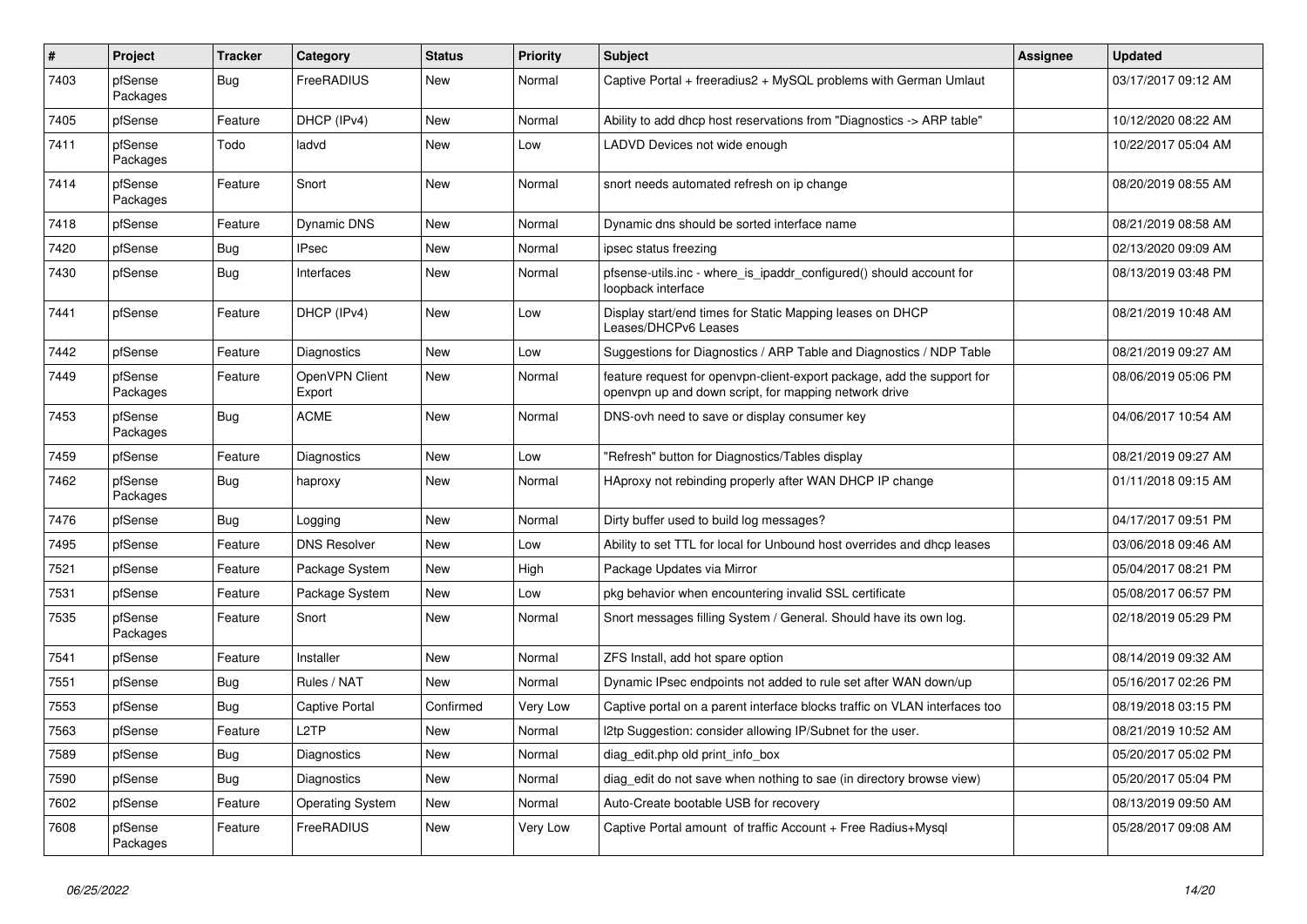| $\#$ | Project             | <b>Tracker</b> | Category                                 | <b>Status</b> | <b>Priority</b> | <b>Subject</b>                                                                                                        | <b>Assignee</b> | <b>Updated</b>      |
|------|---------------------|----------------|------------------------------------------|---------------|-----------------|-----------------------------------------------------------------------------------------------------------------------|-----------------|---------------------|
| 7626 | pfSense             | Feature        | Interfaces                               | New           | Normal          | Add IPoE support for WAN                                                                                              |                 | 01/01/2022 12:31 AM |
| 7648 | pfSense             | Bug            | CARP                                     | <b>New</b>    | Very Low        | SPAN ports on an interface renders CARP HA inoperative                                                                |                 | 06/14/2017 09:19 PM |
| 7665 | pfSense             | <b>Bug</b>     | Aliases / Tables                         | New           | Normal          | Host range validation for Aliases is not strict enough                                                                |                 | 08/21/2019 11:01 AM |
| 7671 | pfSense             | Feature        | Gateway Monitoring                       | New           | Normal          | Gateway Monitoring Via Custom Script or Telnet.                                                                       |                 | 09/18/2020 02:59 PM |
| 7683 | pfSense<br>Packages | Feature        | New Package<br>Request                   | New           | Low             | Splunk Universal Forwarder Package                                                                                    |                 | 08/19/2019 02:54 PM |
| 7686 | pfSense<br>Packages | Feature        | haproxy                                  | New           | Normal          | Add option in HAProxy to configure SSL defaults based on the Mozilla<br><b>SSL Configuration Generator</b>            |                 | 08/16/2019 01:09 PM |
| 7688 | pfSense             | Feature        | Backup / Restore                         | New           | Low             | AutoConfigBackup - Info Icon - username only                                                                          |                 | 10/22/2017 10:46 AM |
| 7691 | pfSense<br>Packages | Feature        | Squid                                    | New           | Normal          | Allow for custom icap services for squid                                                                              |                 | 08/24/2017 03:16 AM |
| 7699 | pfSense<br>Packages | Feature        | OpenVPN Client<br>Export                 | <b>New</b>    | Normal          | OpenVPN Client Export - Default Gateway                                                                               |                 | 08/19/2019 03:32 PM |
| 7718 | pfSense             | Feature        | Dynamic DNS                              | New           | Very Low        | Hostname for Custom DynDNS Updater.                                                                                   |                 | 07/24/2017 10:05 AM |
| 7720 | pfSense             | Feature        | Hardware / Drivers                       | New           | Normal          | Add general watchdog kernel modules (like ichwd) and watchdogd<br>support in the GUI.                                 |                 | 08/19/2019 01:20 PM |
| 7730 | pfSense             | Bug            | Interfaces                               | New           | High            | 2.3.4_1 greX: loop detected when hit save on filter rules or interfaces                                               |                 | 07/27/2017 08:16 AM |
| 7734 | pfSense             | <b>Bug</b>     | DHCP (IPv6)                              | New           | Normal          | Using opton ia pd0 does not renew prefix and prefix get dropped                                                       |                 | 07/31/2017 03:46 AM |
| 7737 | pfSense             | <b>Bug</b>     | IPv6 Router<br>Advertisements<br>(RADVD) | New           | Normal          | radvd error message                                                                                                   |                 | 08/13/2019 09:41 AM |
| 7738 | pfSense             | Feature        | <b>IPsec</b>                             | New           | Normal          | Highlight which IPSec (or other VPN) crypto modes are<br>hardware-accelerated in the UI                               |                 | 08/13/2019 03:46 PM |
| 7747 | pfSense             | Feature        | Console Menu                             | New           | Normal          | Minor UI Tweak: Make hitting enter on the console (esp via SSH) should<br>not log you out, but simply redraw the menu |                 | 08/01/2017 04:03 PM |
| 7757 | pfSense             | Bug            | Backup / Restore                         | New           | Normal          | Auto Config Backup fails to upload unless Default Gateway is up                                                       |                 | 08/16/2019 12:47 PM |
| 7761 | pfSense             | Feature        | Rules / NAT                              | New           | Normal          | Add a way to match on IPv6 proto=0 (hop-by-hop header extension)                                                      |                 | 08/13/2019 03:49 PM |
| 7773 | pfSense             | Feature        | <b>IPsec</b>                             | New           | Normal          | IPSec using IKEv2 with split DNS not using provided domain names                                                      |                 | 08/15/2017 05:25 PM |
| 7779 | pfSense             | <b>Bug</b>     | OpenVPN                                  | New           | Normal          | Traffic crossing a site-to-site OpenVPN tunnel fails to fragment.                                                     |                 | 06/02/2021 08:26 AM |
| 7781 | pfSense             | Feature        | Rules / NAT                              | New           | Normal          | Please Enable Rule Separators on Manual Outbound NAT                                                                  |                 | 08/21/2019 09:07 AM |
| 7783 | pfSense             | Feature        | <b>Operating System</b>                  | <b>New</b>    | Normal          | Support for hosting VMs on pfSense using bhyve                                                                        |                 | 03/25/2022 11:53 AM |
| 7788 | pfSense             | <b>Bug</b>     | Dashboard                                | New           | Low             | Irregular updating of widgets like cpu/uptime on system widget.                                                       |                 | 08/21/2019 09:03 AM |
| 7797 | pfSense<br>Packages | <b>Bug</b>     | Squid                                    | Feedback      | Normal          | Squid Reverse Proxy alternating between destinations                                                                  |                 | 04/21/2022 12:40 PM |
| 7799 | pfSense             | Feature        | Rules / NAT                              | New           | Normal          | Make an ajax call to toggle logging by clicking on the logging icon next to<br>a rule                                 |                 | 08/13/2019 09:40 AM |
| 7800 | pfSense             | Feature        | Logging                                  | New           | Normal          | Add option for state logging                                                                                          |                 | 08/13/2019 03:51 PM |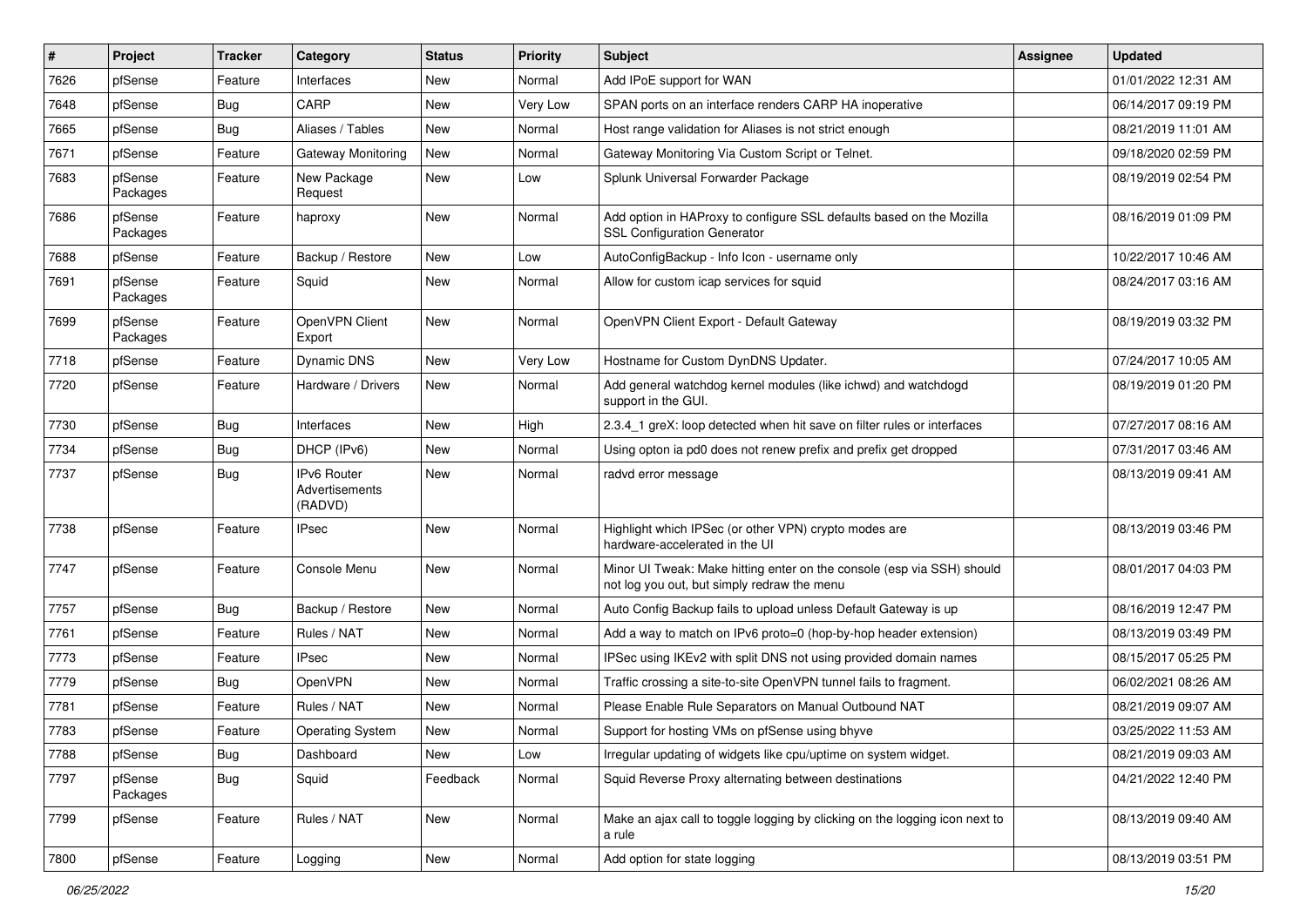| $\sharp$ | Project             | <b>Tracker</b> | Category                        | <b>Status</b> | Priority | Subject                                                                                                                           | Assignee   | <b>Updated</b>      |
|----------|---------------------|----------------|---------------------------------|---------------|----------|-----------------------------------------------------------------------------------------------------------------------------------|------------|---------------------|
| 7812     | pfSense             | Feature        | Web Interface                   | New           | Normal   | ZFS handling of autopreplace                                                                                                      |            | 08/13/2019 03:53 PM |
| 7821     | pfSense             | Bug            | DHCP (IPv6)                     | New           | Normal   | GIF does not support broadcast                                                                                                    |            | 08/29/2017 10:50 AM |
| 7848     | pfSense             | <b>Bug</b>     | <b>Diagnostics</b>              | New           | Low      | NDP Table Sort by Expiration Error                                                                                                |            | 08/26/2019 02:56 PM |
| 7852     | pfSense             | Feature        | <b>DNS Resolver</b>             | New           | Normal   | Add views support to Unbound GUI                                                                                                  |            | 09/11/2017 12:26 PM |
| 7857     | pfSense             | Bug            | Dashboard                       | New           | Very Low | Interfaces Widget U/I fails to wrap IPV6 addresses when the string is too<br>wide for the widget                                  |            | 08/13/2019 09:15 AM |
| 7863     | pfSense             | <b>Bug</b>     | User Manager /<br>Privileges    | <b>New</b>    | Normal   | The "WebCfg - All pages" permission inclueds the "User - System: Shell<br>account access" even though that is not a WebCofg page. |            | 09/16/2017 05:13 AM |
| 7881     | pfSense             | Feature        | OpenVPN                         | New           | Normal   | OpenVPN client - add support for multiple server entries                                                                          |            | 08/14/2019 09:32 AM |
| 7888     | pfSense             | Feature        | Package System                  | New           | Normal   | Add a button in package manager GUI to upgrade all packages                                                                       |            | 09/28/2017 05:50 AM |
| 7899     | pfSense             | Bug            | <b>Traffic Shaper</b><br>(ALTQ) | New           | Normal   | a floating 'match' rule on LAN does not put traffic from a broswer on a<br>clientpc into a shaper queue                           |            | 09/28/2017 09:16 AM |
| 7902     | pfSense<br>Packages | Feature        | OpenVPN Client<br>Export        | New           | Low      | allow vpn client export of other to be a blank field                                                                              |            | 08/19/2019 03:33 PM |
| 7903     | pfSense<br>Packages | Feature        | New Package<br>Request          | New           | Normal   | Duo ssh package                                                                                                                   |            | 01/16/2021 12:44 AM |
| 7922     | pfSense             | Feature        | Rules / NAT                     | New           | Normal   | Add the option to select the ISP IPv6 Delegated Prefix as a destination in<br>firewall rules                                      |            | 10/10/2017 06:36 PM |
| 7934     | pfSense             | Feature        | Dashboard                       | New           | Very Low | format support phone# for international use                                                                                       |            | 10/12/2017 04:38 PM |
| 7943     | pfSense             | <b>Bug</b>     | Web Interface                   | <b>New</b>    | Normal   | CSS Overflow Fix for Drop Down Menus in webConfigurator                                                                           |            | 11/21/2020 02:54 PM |
| 7954     | pfSense<br>Packages | <b>Bug</b>     | Squid                           | Confirmed     | Normal   | Package upgrade/reinstall gets stuck on deinstall if the package-provided<br>service is not running                               |            | 10/18/2017 12:04 PM |
| 7956     | pfSense             | Feature        | Web Interface                   | New           | Normal   | Favicon able to match GUI colour setting?                                                                                         |            | 10/17/2017 06:36 AM |
| 7957     | pfSense             | Feature        | Web Interface                   | New           | Normal   | GUI theme - separate "colour" from "compact/normal" in theme dropdown                                                             |            | 10/17/2017 06:58 AM |
| 7964     | pfSense             | <b>Bug</b>     | Multi-WAN                       | New           | Normal   | Restart openvpn on gateway switching                                                                                              |            | 08/19/2019 12:35 PM |
| 7971     | pfSense             | Feature        | Captive Portal                  | New           | Normal   | Allow import, export and synchronization of MACs under Captive Portal<br>service                                                  |            | 10/19/2017 04:56 AM |
| 7974     | pfSense             | Feature        | Dashboard                       | <b>New</b>    | Normal   | <b>ZFS RAID Monitor Not available</b>                                                                                             |            | 08/20/2019 01:34 PM |
| 7977     | pfSense             | <b>Bug</b>     | Translations                    | New           | Normal   | English text shown in stead of translated text (Routing - Gateway groups<br>edit)                                                 |            | 08/21/2019 11:28 AM |
| 7986     | pfSense             | Bug            | Wireless                        | New           | Normal   | WLAN card no longer properly initialized under 2.4.0                                                                              |            | 06/19/2020 08:08 AM |
| 7988     | pfSense             | Feature        | Web Interface                   | New           | Normal   | Compact Theme based on Compact-RED with the default theme colors.                                                                 |            | 10/23/2017 05:34 AM |
| 7996     | pfSense             | Bug            | Web Interface                   | New           | Very Low | 2.4.0 Web Interface Issue                                                                                                         |            | 06/25/2022 05:39 PM |
| 8004     | pfSense             | <b>Bug</b>     | <b>NAT Reflection</b>           | New           | Normal   | Error notice for a deleted NAT that had a RULE or an existing NAT which<br>is claimed to have no NAT port                         |            | 10/24/2017 06:39 PM |
| 8013     | pfSense             | Bug            | <b>IPsec</b>                    | New           | Normal   | IPsec MSS clamping value shared for IPv4 and IPv6                                                                                 | Luiz Souza | 10/28/2021 01:37 PM |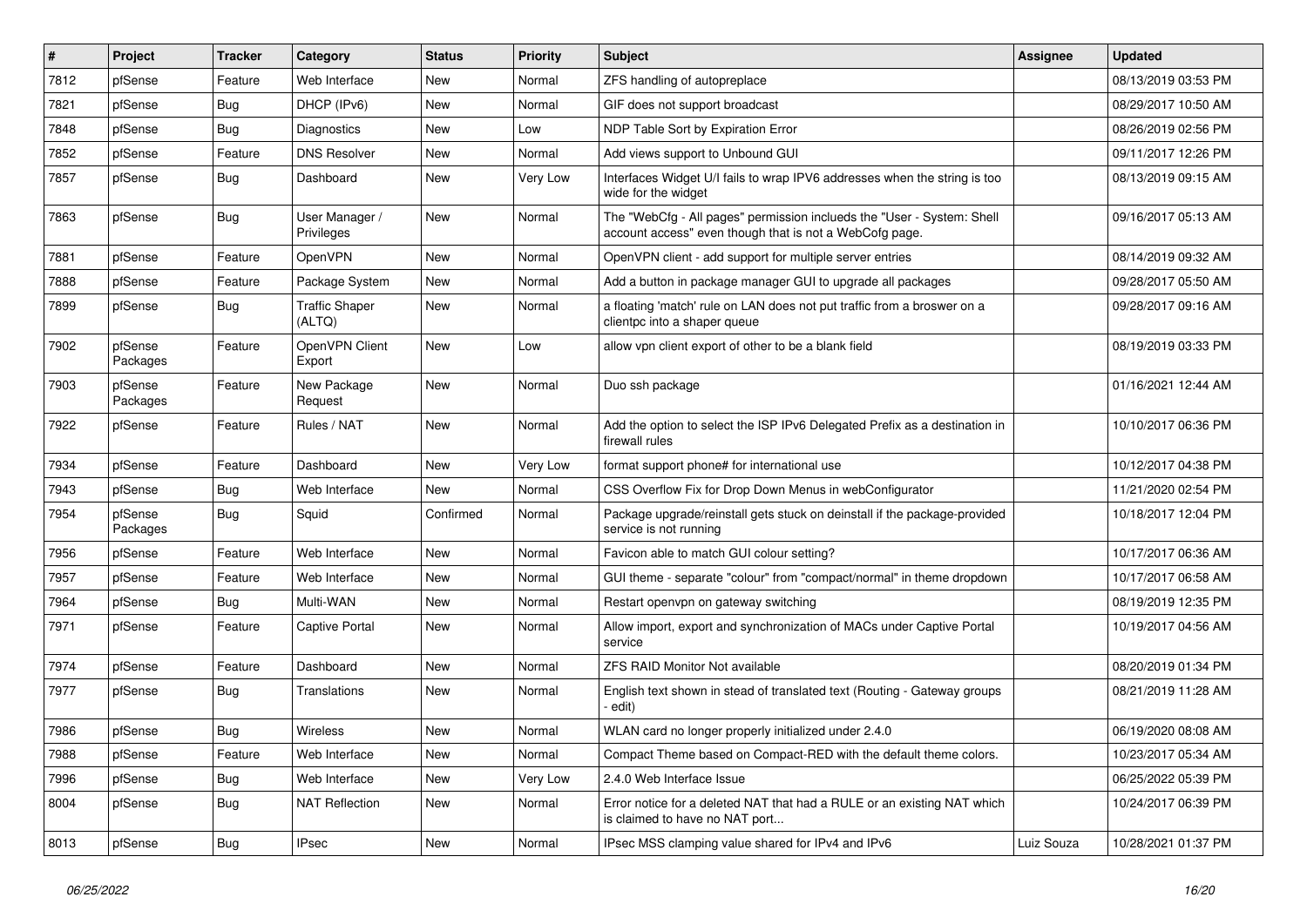| $\#$ | Project             | <b>Tracker</b> | Category                            | <b>Status</b> | <b>Priority</b> | Subject                                                                                                                                                                       | Assignee   | <b>Updated</b>      |
|------|---------------------|----------------|-------------------------------------|---------------|-----------------|-------------------------------------------------------------------------------------------------------------------------------------------------------------------------------|------------|---------------------|
| 8031 | pfSense<br>Packages | Feature        | FreeRADIUS                          | New           | Normal          | FreeRADIUS copy entry function                                                                                                                                                |            | 08/16/2019 01:01 PM |
| 8036 | pfSense             | Feature        | <b>IPsec</b>                        | New           | Normal          | Want to run multiple Mobile Client IKEv2 server instances                                                                                                                     |            | 08/14/2019 09:31 AM |
| 8050 | pfSense             | Bug            | Interfaces                          | New           | High            | Enabling bridge while interfaces have link freezes console                                                                                                                    |            | 11/03/2017 04:38 PM |
| 8066 | pfSense             | Bug            | Routing                             | <b>New</b>    | Normal          | Static routes not applied when they go out a interface using carp                                                                                                             |            | 11/08/2017 02:04 AM |
| 8072 | pfSense             | <b>Bug</b>     | <b>Traffic Shaper</b><br>(Limiters) | New           | Normal          | Limiter / Queue mask issues?                                                                                                                                                  | Ivor Kreso | 11/08/2017 07:56 PM |
| 8073 | pfSense             | <b>Bug</b>     | <b>IPsec</b>                        | New           | Normal          | Traffic inexplicably not going through IPSEC despite (in theory) matching<br>SPs                                                                                              |            | 11/09/2017 02:51 AM |
| 8076 | pfSense             | <b>Bug</b>     | Backup / Restore                    | <b>New</b>    | Normal          | User can easily apply an unusable interface configuration after restore                                                                                                       |            | 08/14/2019 10:52 AM |
| 8078 | pfSense             | Feature        | PPP Interfaces                      | New           | Normal          | PPPoE Reconnect Wait Time                                                                                                                                                     |            | 11/09/2017 05:13 PM |
| 8087 | pfSense             | <b>Bug</b>     | Authentication                      | New           | Normal          | Provide Calling-Station-ID to RADIUS backed VPN connections                                                                                                                   |            | 06/06/2020 05:36 AM |
| 8089 | pfSense             | Bug            | Interfaces                          | <b>New</b>    | High            | VLAN page breaks after config restore to new hardware.                                                                                                                        |            | 11/21/2017 01:38 PM |
| 8095 | pfSense             | <b>Bug</b>     | Translations                        | New           | Normal          | Unescaped simple quotes break JavaScript features when the French<br>translation is enabled                                                                                   |            | 08/21/2019 09:06 AM |
| 8099 | pfSense<br>Packages | Feature        | Telegraf                            | New           | Normal          | Add more configuration flexibility to Telegraf                                                                                                                                |            | 08/13/2019 09:39 AM |
| 8100 | pfSense             | <b>Bug</b>     | CARP                                | New           | Normal          | pfsync Initially Deletes States on Primary for Connections Established<br>through Secondary                                                                                   | Luiz Souza | 02/08/2022 12:59 PM |
| 8113 | pfSense             | <b>Bug</b>     | Interfaces                          | <b>New</b>    | Normal          | MTU setting on bridge, openvpn clients ignored                                                                                                                                |            | 12/31/2021 05:55 PM |
| 8121 | pfSense<br>Packages | Feature        | haproxy                             | <b>New</b>    | Normal          | haproxy, allow to generate backends even they don't seem to be used                                                                                                           |            | 11/23/2017 04:04 AM |
| 8122 | pfSense             | <b>Bug</b>     | OpenVPN                             | <b>New</b>    | Normal          | openvpn client is unable to use OTP (temporary) passwords                                                                                                                     |            | 04/16/2018 09:28 AM |
| 8130 | pfSense             | <b>Bug</b>     | <b>Traffic Graphs</b>               | New           | Normal          | Status - Monitoring - Area chart displays traffic data differently than Line<br>or Bar charts                                                                                 |            | 11/26/2017 01:40 PM |
| 8146 | pfSense<br>Packages | Feature        | <b>BIND</b>                         | <b>New</b>    | Normal          | Zone Domain Records more powerfull for BIND Zones                                                                                                                             |            | 08/13/2019 09:39 AM |
| 8148 | pfSense<br>Packages | Feature        | OpenVPN Client<br>Export            | <b>New</b>    | Very Low        | OpenVPN - Output Windows Client .MSI Installer for GPO deployment                                                                                                             |            | 11/30/2017 01:24 PM |
| 8149 | pfSense             | Feature        | <b>NTPD</b>                         | New           | Normal          | <b>NTPsec</b>                                                                                                                                                                 |            | 10/11/2020 10:59 AM |
| 8157 | pfSense             | <b>Bug</b>     | Dashboard                           | <b>New</b>    | Very Low        | Traffic Graph clutter from time to time                                                                                                                                       |            | 12/03/2017 06:40 AM |
| 8158 | pfSense             | Bug            | Interfaces                          | New           | High            | IPv6 Track Interface issue with more than one WAN-Gateway and a<br>number of internal interfaces at least track interface from one interface<br>does not work on regular base |            | 12/03/2017 09:00 AM |
| 8161 | pfSense<br>Packages | Feature        | FreeRADIUS                          | New           | Very Low        | Add virtual server support to FreeRadius                                                                                                                                      |            | 12/05/2017 01:57 PM |
| 8168 | pfSense             | Feature        | <b>IPsec</b>                        | New           | Normal          | strongswan dhcp option                                                                                                                                                        |            | 12/19/2017 04:14 AM |
| 8170 | pfSense             | Feature        | <b>XMLRPC</b>                       | New           | Normal          | XMLRPC Sync deletes entires on remote System                                                                                                                                  |            | 08/21/2019 10:42 AM |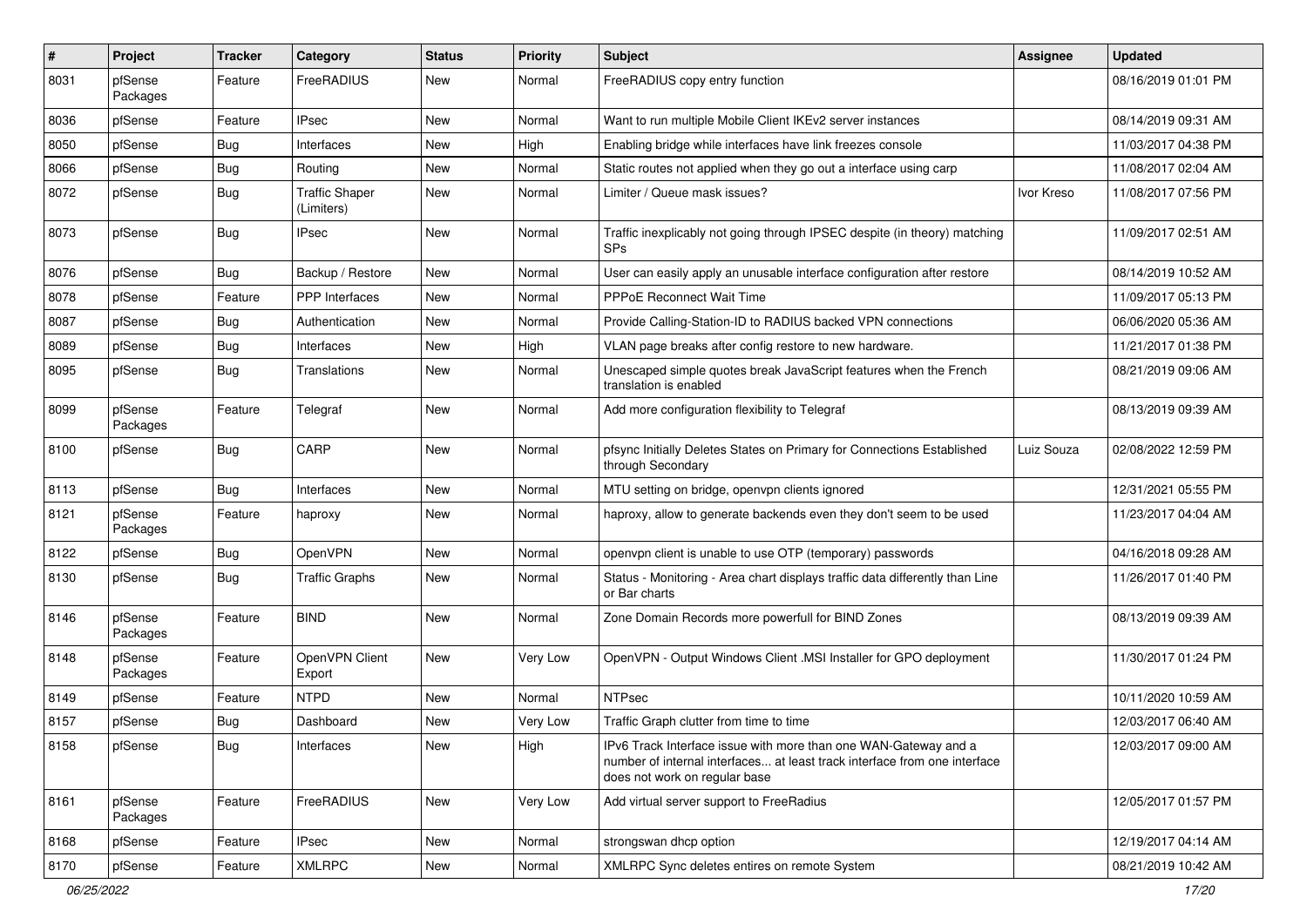| $\#$ | Project             | <b>Tracker</b> | Category                                 | <b>Status</b> | <b>Priority</b> | Subject                                                                                                                 | <b>Assignee</b> | <b>Updated</b>      |
|------|---------------------|----------------|------------------------------------------|---------------|-----------------|-------------------------------------------------------------------------------------------------------------------------|-----------------|---------------------|
| 8173 | pfSense             | Feature        | Interfaces                               | New           | Normal          | dhcp6c - RAW Options                                                                                                    |                 | 05/29/2022 05:34 PM |
| 8176 | pfSense             | Bug            | Package System                           | <b>New</b>    | Normal          | ./schema/packages.dtd -- referenced in *xml, but missing?                                                               |                 | 12/09/2017 06:52 PM |
| 8177 | pfSense             | <b>Bug</b>     | Package System                           | New           | Normal          | "/xsl/package.xsl" is referenced in package XML files but not on the<br>firewall                                        |                 | 08/14/2019 09:56 AM |
| 8178 | pfSense             | Feature        | Package System                           | New           | Normal          | Allow setting attributes for form elements in package XML                                                               |                 | 12/09/2017 07:48 PM |
| 8179 | pfSense             | <b>Bug</b>     | DHCP (IPv4)                              | Feedback      | Normal          | Incorrect reverse DNS zone in DHCP server config for non-octet-aligned<br>subnet mask                                   | Renato Botelho  | 02/09/2022 11:17 PM |
| 8180 | pfSense<br>Packages | <b>Bug</b>     | syslog-ng                                | <b>New</b>    | Normal          | syslog-ng default log file                                                                                              |                 | 01/16/2018 12:53 PM |
| 8192 | pfSense             | <b>Bug</b>     | Gateway Monitoring                       | <b>New</b>    | Low             | dpinger - Change in ISP link-local IPv6 address drops connectivity                                                      | Luiz Souza      | 11/05/2020 07:31 AM |
| 8197 | pfSense<br>Packages | <b>Bug</b>     | <b>BIND</b>                              | New           | Normal          | BIND UI fails to properly update zone with inline DNSSEC signing<br>enabled                                             |                 | 02/18/2019 05:23 PM |
| 8199 | pfSense<br>Packages | Feature        | <b>BIND</b>                              | New           | Normal          | Support reordering and/or sort alphabetically across BIND package                                                       |                 | 12/12/2017 02:05 AM |
| 8207 | pfSense             | <b>Bug</b>     | <b>Operating System</b>                  | <b>New</b>    | Normal          | 2.4 cannot boot as a Xen VM with more than 7 NICs                                                                       |                 | 06/25/2022 05:42 PM |
| 8213 | pfSense<br>Packages | <b>Bug</b>     | haproxy                                  | <b>New</b>    | Normal          | acl src file not populated from alias                                                                                   |                 | 12/21/2017 02:02 PM |
| 8216 | pfSense<br>Packages | Feature        | Telegraf                                 | New           | Normal          | Add prometheus output for telegraf                                                                                      |                 | 09/09/2020 05:33 AM |
| 8224 | pfSense<br>Packages | Feature        | FreeRADIUS                               | New           | Normal          | Add "OU" field to FreeRADIUS page                                                                                       |                 | 02/21/2018 12:53 AM |
| 8229 | pfSense<br>Packages | <b>Bug</b>     | syslog-ng                                | <b>New</b>    | Normal          | syslog-ng stops parsing logs after logrotate run                                                                        |                 | 01/26/2018 12:00 PM |
| 8230 | pfSense<br>Packages | Feature        | Telegraf                                 | New           | Normal          | telegraf automatic input plugins configuration for enabled pfsense<br>package                                           |                 | 02/18/2019 05:23 PM |
| 8232 | pfSense<br>Packages | Feature        | haproxy                                  | <b>New</b>    | Normal          | different ssl options based on the sni name                                                                             |                 | 01/30/2019 10:36 AM |
| 8233 | pfSense             | <b>Bug</b>     | <b>NAT Reflection</b>                    | <b>New</b>    | Very Low        | NAT reflection back to originating host broken when using FQDN-based<br>IP aliases                                      |                 | 08/21/2019 10:53 AM |
| 8236 | pfSense             | Feature        | <b>DNS Resolver</b>                      | <b>New</b>    | Normal          | Ability to configure "forward-first" and "forward-host" options for more<br>robust domain overrides in DNS Resolver     |                 | 12/26/2017 01:26 AM |
| 8243 | pfSense             | Feature        | <b>XMLRPC</b>                            | <b>New</b>    | Normal          | Sync dashboard settings over xmlrpc                                                                                     |                 | 08/21/2019 10:42 AM |
| 8251 | pfSense<br>Packages | Bug            | FreeRADIUS                               | Feedback      | Normal          | Captiveportal + FreeRadius "Last activity" resets to Session start                                                      |                 | 08/13/2019 11:10 AM |
| 8262 | pfSense             | Feature        | IPv6 Router<br>Advertisements<br>(RADVD) | New           | Normal          | Make each prefix flags configurable separately.                                                                         |                 | 01/16/2018 12:35 PM |
| 8263 | pfSense             | <b>Bug</b>     | <b>Traffic Shaper</b><br>(ALTQ)          | New           | Normal          | Cannot create a nonlinear `Link Share` service curve because of: "the<br>sum of the child bandwidth higher than parent" |                 | 11/05/2020 07:31 AM |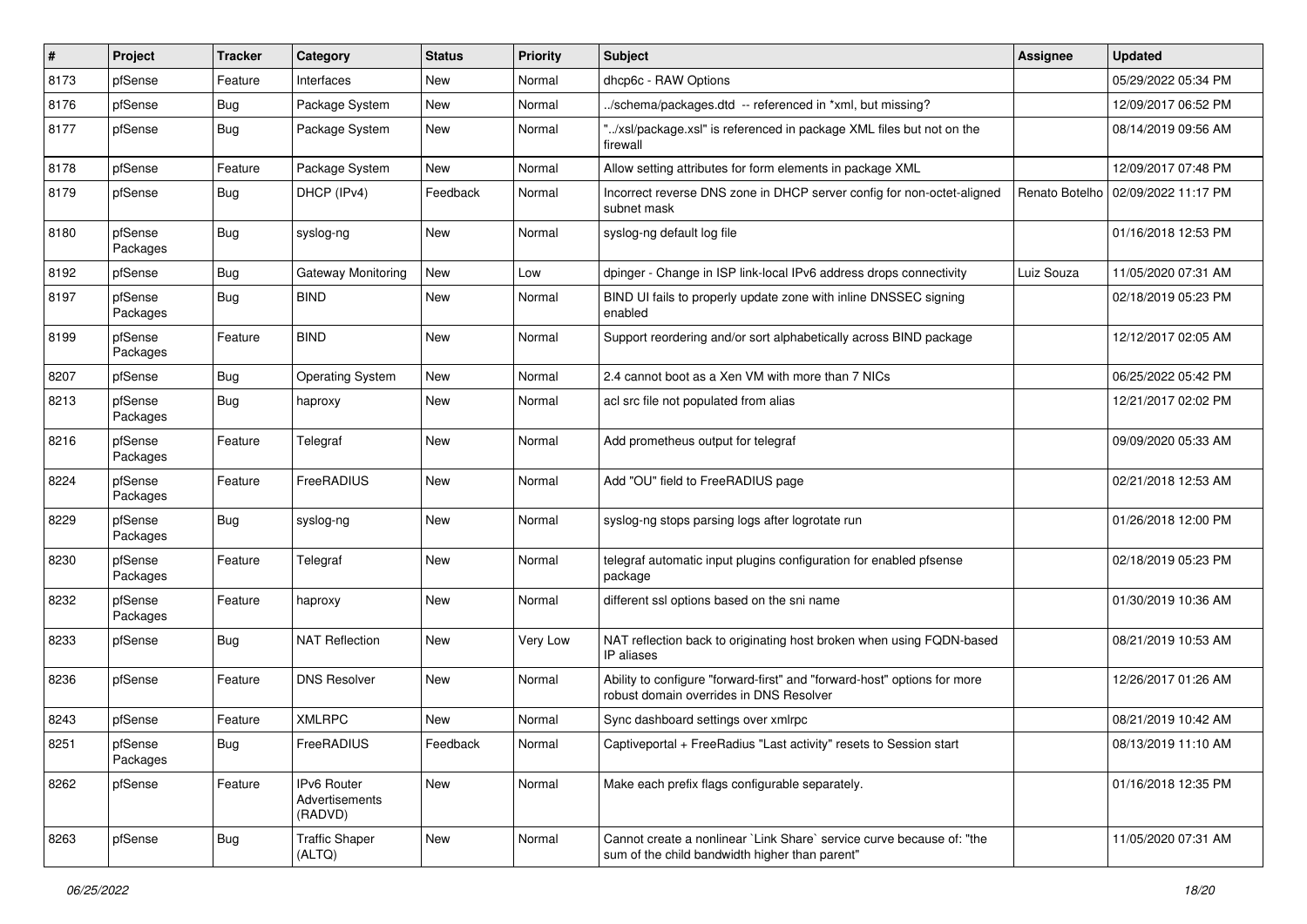| $\#$ | Project             | <b>Tracker</b> | Category              | <b>Status</b> | <b>Priority</b> | <b>Subject</b>                                                                                                          | <b>Assignee</b>      | <b>Updated</b>      |
|------|---------------------|----------------|-----------------------|---------------|-----------------|-------------------------------------------------------------------------------------------------------------------------|----------------------|---------------------|
| 8264 | pfSense<br>Packages | Bug            | FreeRADIUS            | New           | Normal          | Radiusd restart on WAN change results in freeradius not running (and<br>possible solution)                              |                      | 04/21/2022 12:39 PM |
| 8270 | pfSense             | Todo           | Web Interface         | New           | Very Low        | Fix grammatically erroneous repetition                                                                                  |                      | 01/11/2018 08:19 AM |
| 8274 | pfSense             | Feature        | <b>Traffic Graphs</b> | New           | Normal          | Reverse Inverse Traffic Graph View                                                                                      | Jared Dillard        | 08/14/2019 10:31 AM |
| 8279 | pfSense<br>Packages | Feature        | pfBlockerNG           | New           | Normal          | Consider adding a new option to the Rule Order                                                                          |                      | 08/20/2019 09:00 AM |
| 8285 | pfSense             | Bug            | Web Interface         | New           | Normal          | Actions on stale data may result in catastrophic results                                                                |                      | 01/16/2018 08:08 PM |
| 8295 | pfSense<br>Packages | Bug            | syslog-ng             | New           | Normal          | syslog-ng logrotates tls files                                                                                          |                      | 02/14/2018 06:12 AM |
| 8309 | pfSense             | Feature        | Hardware / Drivers    | New           | Normal          | Include apuled driver to add support for LEDs on PC Engines APU<br>boards                                               | Darryn Storm         | 08/20/2019 08:47 AM |
| 8313 | pfSense             | Bug            | <b>Notifications</b>  | <b>New</b>    | Normal          | STARTTLS auto detection not working                                                                                     |                      | 04/21/2022 12:39 PM |
| 8315 | pfSense<br>Packages | Bug            | Mail report           | Feedback      | Normal          | Mail Report mail_report_send() behavior different than notify_via_smtp()                                                | Jim Pingle           | 09/24/2019 10:12 AM |
| 8316 | pfSense             | Feature        | Rules / NAT           | <b>New</b>    | Low             | expiration date when creating new rules                                                                                 |                      | 08/21/2019 09:11 AM |
| 8324 | pfSense             | Bug            | Hardware / Drivers    | New           | Normal          | bxe cards require promisc for OSPF                                                                                      | Luiz Souza           | 05/25/2020 03:19 PM |
| 8325 | pfSense             | Bug            | UPnP/NAT-PMP          | New           | Normal          | UPnP not available for pppoe-Clients                                                                                    |                      | 11/15/2020 10:33 AM |
| 8330 | pfSense             | Feature        | DHCP (IPv4)           | <b>New</b>    | Normal          | add options for ddns-local-address statements                                                                           |                      | 04/27/2021 12:31 PM |
| 8335 | pfSense             | Bug            | LAGG Interfaces       | New           | Normal          | System hang with LACP downlink to UniFi switch                                                                          |                      | 08/21/2019 11:18 AM |
| 8343 | pfSense             | Bug            | Gateways              | New           | Normal          | Gateway Routes (Default Routes) not removed in Kernel when removed<br>from GUI                                          |                      | 05/14/2020 01:22 AM |
| 8346 | pfSense             | Feature        | <b>IPsec</b>          | <b>New</b>    | Normal          | Let pFSense act as an IPSec XAuth VPN Client                                                                            |                      | 02/23/2018 07:39 AM |
| 8349 | pfSense             | Feature        | Traffic Graphs        | New           | Normal          | Show the actual numerical information (upload/download speeds) in the<br>traffic graph dashboard widget                 | <b>Jared Dillard</b> | 02/28/2018 09:42 AM |
| 8372 | pfSense             | Feature        | Logging               | <b>New</b>    | Normal          | add gui setting to adjust refresh rate for dynamic firewall logs                                                        |                      | 08/14/2019 10:31 AM |
| 8380 | pfSense             | Bug            | <b>OpenVPN</b>        | New           | Normal          | OpenVPN RADIUS password length is not constant                                                                          | Jim Pingle           | 07/17/2020 11:46 AM |
| 8385 | pfSense             | Feature        | Rules / NAT           | New           | Normal          | Utilize IP addresses from successfully authenticated OpenVPN endpoints<br>to Update Firewall Rules                      |                      | 07/19/2018 03:07 PM |
| 8401 | pfSense             | Bug            | Installer             | <b>New</b>    | Normal          | Issues related to keys representing alphabetic characters specific to<br>Scandinavian languages and to some other keys. |                      | 03/30/2018 11:06 AM |
| 8406 | pfSense             | Bug            | Dynamic DNS           | New           | Normal          | DDNS IPV6 Cloudflare Client does not detect PPOE address                                                                |                      | 03/31/2018 11:56 AM |
| 8419 | pfSense             | <b>Bug</b>     | Web Interface         | <b>New</b>    | Normal          | webgui, when menubar is fixed to the top of the screen, the last items of<br>long menus cannot be seen/used.            |                      | 07/19/2018 03:10 PM |
| 8432 | pfSense             | <b>Bug</b>     | <b>Dynamic DNS</b>    | <b>New</b>    | Normal          | Dynamic DNS Client gives an error that it can't find IPv6 address when<br>WAN interface is a LAGG                       |                      | 09/17/2020 05:23 AM |
| 8435 | pfSense             | <b>Bug</b>     | Interfaces            | <b>New</b>    | Normal          | DHCPv6 unusable in certain circumstances (US AT&T Fiber, etc.)                                                          |                      | 08/14/2019 10:52 AM |